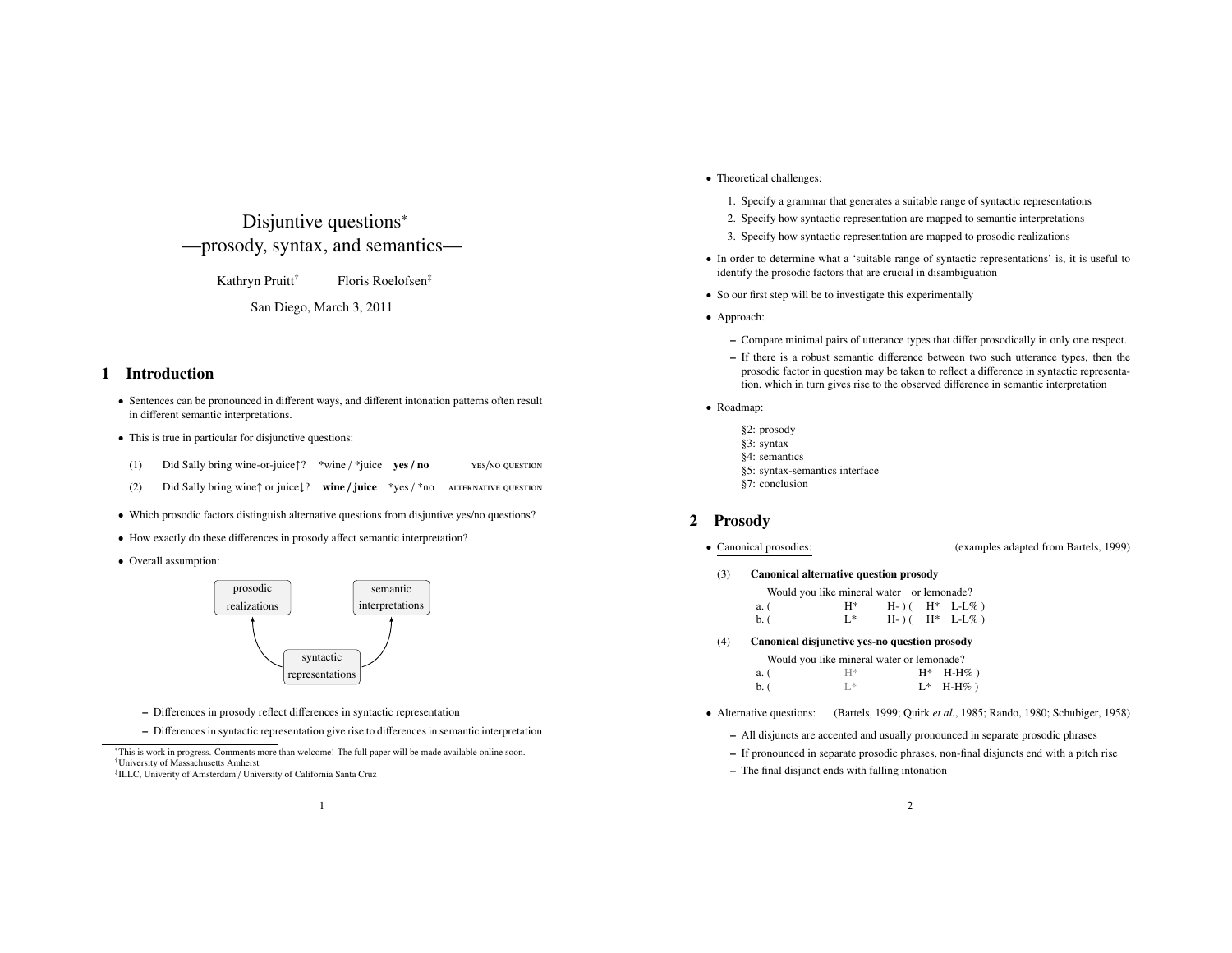• Disjunctive yes/no questions: (Bartels, 1999)

- Pitch accents on non-final disjuncts are optional (displayed in gray)
- A prosodic phrase boundary between the disjuncts is rare
- A final rise is typical in yes/no questions, although final falls do occur in specific contexts (e.g. Hedberg *et al.*, 2004)
- Two prosodic factors:
	- accentual characteristics
	- presence versus absence of separate pitch accents and prosodic phrase boundaries
	- final contour
	- fall versus rise
- Which of these factors is crucial in determining the interpretation of disjunctive questions?
- Hypothesis A: (Aloni and van Rooij, 2002; Han and Romero, 2004b; Beck and Kim, 2006)
	- Accentual characteristics are crucial
	- A disjunctive question is interpreted as an alternative question if and only if all disjuncts are accented (and pronounced in separate prosodic phrases).
- Hypothesis B: (Bartels, 1999)
	- The final contour is crucial
	- An alternative question interpretation only arises in the presence of a final fall.

## 2.1 Experiment

- Participants were presented with disjunctive questions with varying prosodic contours, and were asked to choose between two possible paraphrases.
- Prosodic contours

|              |      | ACCENT   |        |
|--------------|------|----------|--------|
|              |      | Multiple | Single |
|              | Fall | MĮ       | SĮ     |
| <b>FINAL</b> | Rise | Мî       | Sî     |

S↑ is the canonical contour of yes/no questions M↓ is the canonical contour of altERNATIVE QUESTIONS



- Example of an experimental item:
- (5) Did Sally bring wine or bake a desert?  $M\downarrow/M\uparrow/S\downarrow/S\uparrow$

*Paraphrase options:*

- a. Which of these things did Sally do: bring wine or bake a dessert?
- b. Did Sally do any of these things: bring wine or bake a dessert?
- c. Other
- Generation of the experimental items:
	- Canonical contours were directly recorded
	- Non-canonical contours were obtained from the canonical ones by *splicing*
- Results: (see table 1 and figure 1)
	- S↑ received mostly yes/no question paraphrases, as expected
	- M↓ received mostly alternative question paraphrases, as expected
	- M↑ received mostly yes/no question paraphrases, as expected on Hypothesis B, but not on Hypothesis A
	- S↓ received mostly alternative question paraphrases, as expected on Hypothesis B, but not on Hypothesis A
	- Multiple accents/phrases did not force an alternative question interpretation on their own. However, they did raise the likelihood of such an interpretation.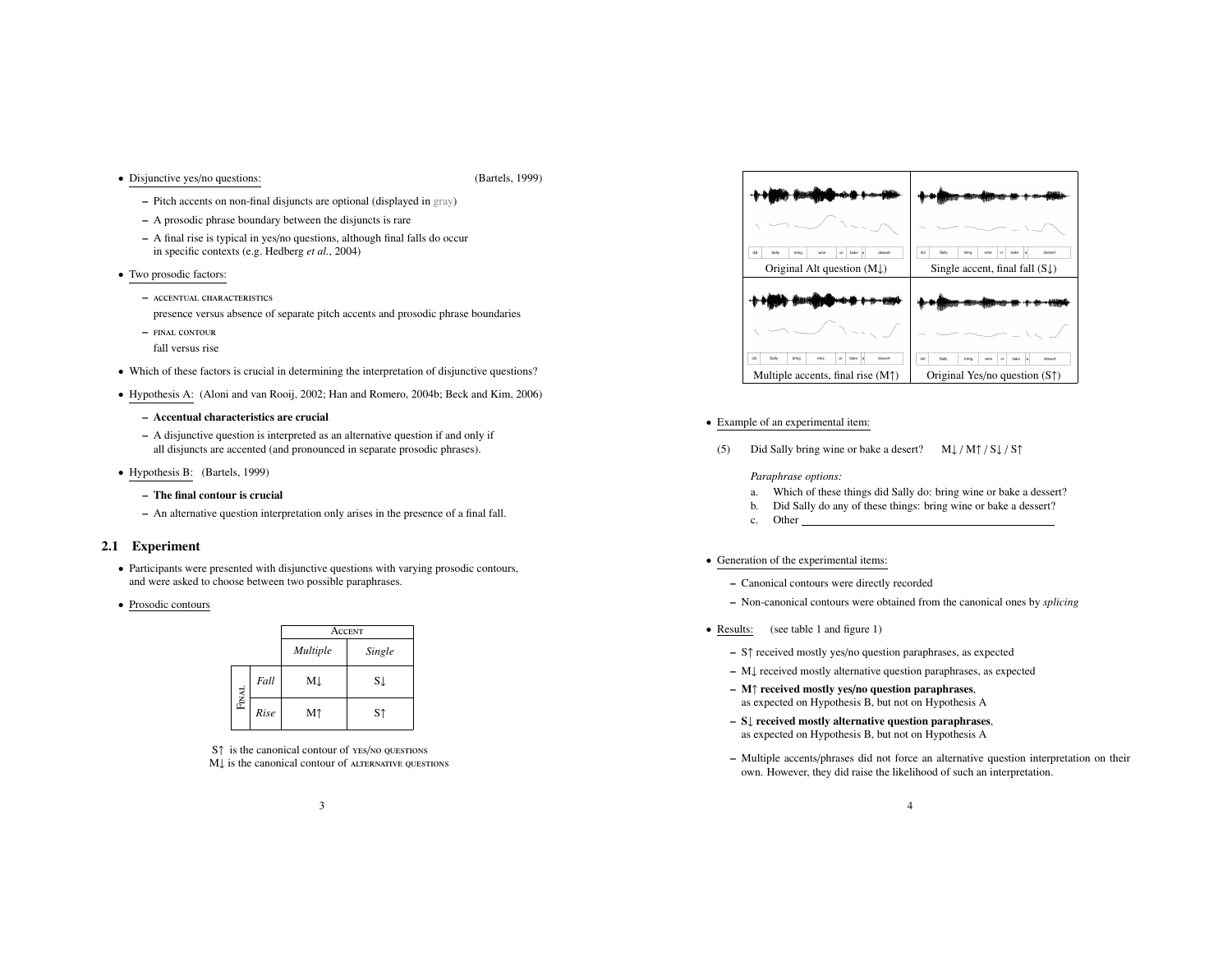## • Conclusion:<sup>1</sup>

- The final contour is the most important disambiguating prosodic factor;
- Accentual characteristics also play a role, but they are not decisive.

|                                                                 | Paraphrase choice       |                    |                |       |
|-----------------------------------------------------------------|-------------------------|--------------------|----------------|-------|
| Heard                                                           | Alternative<br>question | Yes/no<br>question | "Other"        | Total |
| M. Alternative question                                         | 204                     | 16                 | 2              | 222   |
| M <sup><math>\uparrow</math></sup> Multiple accents, final rise | 35                      | 185                | $\overline{c}$ | 222   |
| S <sup>†</sup> Yes/no question                                  | 24                      | 197                |                | 222   |
| S. Single accent, final fall                                    | 181                     | 39                 | $\overline{c}$ | 222   |
| <b>Total</b>                                                    | 444                     | 437                |                | 888   |

Table 1: Number of responses for each stimulus type



Figure 1: Proportion of ALT QUESTION responses for each contour  $(\pm 95\%$  confidence interval)

## 3 Syntax

- Differences in accentual characteristics and final pitch movement presumably reflect differences in underlying syntactic representation.
- What exactly should we take these syntactic differences to be?
- We will argue that:
	- 1. Syntactically, alt questions consist of two interrogative clauses, joined by disjunction;
	- 2. The syntactic structure of alt questions determines their accentual characteristics;
	- 3. Disjunctive phrases may or may not come with an intonational morpheme E;
	- 4. Prosodically, E induces a falling pitch movement on the final disjunct;
	- 5. Semantically, E signals, roughly, that exactly one of the disjuncts holds;
	- 6. We will therefore refer to E as an *exclusive strengthening operator*.
- So there are two ways in which alt questions differ syntactically from yes/no questions:
	- Structural difference: interrogative disjunctions vs. disjunctive interrogatives;
	- Morphological difference: exclusive strengthening vs. no exclusvie strengthening.
- There is also a third type of disjunctive question: (Roelofsen and van Gool, 2010)
- (6) Did Sally bring wine↑ or did she bring juice↑? \*ves  $\ell \vee$  no open question
- Prosodically, open questions exhibit the M↑ intonation pattern, i.e., they have:
	- essentially the same accentual characteristics as alt questions: multiple accents/phrases
	- essentially the same final contour as canonical yes/no questions: a final rise
- Syntactically, we will assume that open questions:
	- consist of two interrogative clauses joined by disjunction, just like alternative questions;
	- do not involve an exclusive strengthening operator, just like yes/no questions.
- Summary:
- (7) Syntactic representation Prosody Interpretation
	-
	- a.  $[C_{+Q}$  did Sally bring wine or juice] S↑ yes/no question<br>b.  $[C_{+Q}$  did S bring wine] or  $[C_{+Q}$  did S bring juice] M↑ open question
		-
	- $[C_{+Q}$  did S bring wine] or  $[C_{+Q}$  did S bring juice] M↑ open question<br> $[[C_{+Q}$  did S bring wine] or  $[C_{+Q}$  did S bring juice]]<sub>E</sub> M↓ alternative question c.  $[[C_{+Q} \text{ did } S \text{ bring wine}]$  or  $[C_{+Q} \text{ did } S \text{ bring juice}]]_E$
	- Our grammar also generates a fourth syntactic representation:
		- d.  $[C_{+O}$  did Sally bring [wine or juice]<sub>E</sub>]
	- However, in section 5 we will see that this representation is semantically illicit.

<sup>&</sup>lt;sup>1</sup>See the full paper for statistical analysis and more in-depth discussion of the experimental results.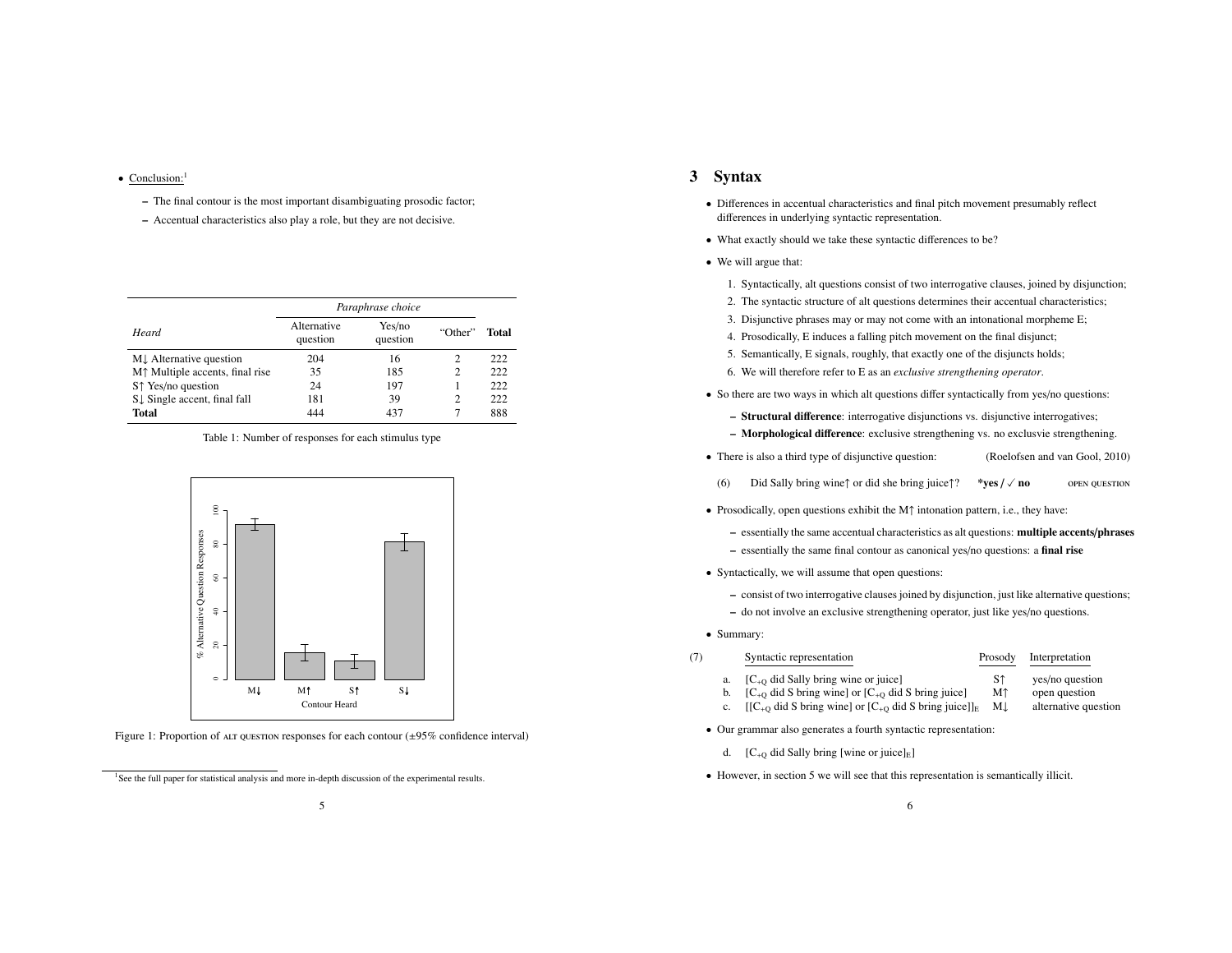## 3.1 Arguments for the existence of interrogative disjunctions

- Most previous work treats alternative questions as disjunctive interrogatives,  $[C_{+Q} \quad \text{or} \quad \text{and} \quad]$ , rather than interrogative disjunctions,  $[[C_{+Q} \quad \text{and} \quad C_{+Q} \quad \text{and} \quad]$ . (e.g. Han and Romero, 2004b; Beck and Kim, 2006)
- Many authors even seem to assume implicitly that the grammar does not generate interrogative disjunctions at all.
- However, there are good reasons to assume that it does.
- Argument 1: auxiliary inversion in unembedded disjunctive questions
- (8) Did Sally bring wine or did she bring juice?
- Notice: (8) cannot be interpreted as a yes/no question
- It must be interpreted as an open question or an alt question, depending on the final contour
- Argument 2: whether in embedded disjunctive questions
- (9) I want to know whether Sally brought wine or whether she brought juice.
- Argument 3: overt interrogative disjunctions in Hausa and Tangale (Haida, 2009), Persian (Mameni, 2010), and Japanese (Nobu Akagi, Masashi Hashimoto, and Misato Hiraga, p.c.):

| (10) | ta:shì ko: kò: za: kà<br>Ko: za: kà<br>zaunà: gida:?<br>Q FUT 2sg.m.subj go-up or Q FUT 2sg.m.subj remain home<br>Are you going to get up or are you going to stay at home? | (Hausa)    |
|------|-----------------------------------------------------------------------------------------------------------------------------------------------------------------------------|------------|
| (11) | Mairo ed-ug dom (ya) ya: lakikoro (ya)?<br>Mairo eat-PERF beans $Q$ or rice<br>O<br>Did Mairo eat beans or rice?                                                            | (Tangale)  |
| (12) | āyā sārā raft balé yā āyā sārā raft operā?<br><b>Q</b> Sara went ballet or <b>Q</b> Sara went opera?<br>'Did Sara go to the ballet or did Sara go to the opera?'            | (Persian)  |
| (13) | Kaoru ga kita ka soretomo Mari ga kita ka?<br>Kaoru NOM came <b>Q</b> or-ALT Mari NOM came <b>Q</b><br>'Did Kaoru come or did Mari come?'                                   | (Japanese) |

#### 3.2 Why alternative and open questions are interrogative disjunctions

- We assume that alternative and open question interpretations can only be derived from syntactic representations that consist of two separate interrogative clauses joined by disjunction;
- As a consequence, every sentence that is interpreted as an alternative or open question, but does not consist of two full interrogative clauses at the surface, must involve ellipsis.
- Prediction: alternative / open question interpretations only arise if:
	- the presumed unelided form is grammatical, and
	- the presumed ellipsis process is licensed.

Otherwise, alternative / open question interpretations do *not* arise.

- Argument 1: either
- (14) Did Sally bring either wine or juice? \*ALT \*OPEN
- On our assumptions, it would only be possible to interpret (14) as an alternative or open question if it could be construed as an elided version of (15):
	- (15) Did Sally bring either wine or did she bring juice?
- (15) is ungrammatical, for reasons presumably having to do with the distribution of *either*; (Larson, 1985; Schwarz, 1999; Den Dikken, 2006; Kaplan, 2007; Hofmeister, 2010, a.o.)
- Thus, it is correctly predicted that (14) does not have an alt or open question interpretation.
- Argument 2: Focus
- (16) Did only  $Sally_F$  bring wine or juice? \*ALT \*OPEN
- To account for this case, we need an additional assumption about the licensing of ellipsis:
- Focus deletion constraint (Heim, 1997; Merchant, 2001; Han and Romero, 2004a) A focused constituent can only be elided if the entire associated focus domain is elided with it.
- Illustration: (from Han and Romero, 2004a)
- (17) Mary only [told John to eat fruit<sub>F</sub> in the morning], and Sue only [told him to eat fruit $_F$  in the morning] as well.
- (18) Mary only [told John to eat fruit<sub>F</sub> in the morning], and \*Sue only [told him to] as well.
- The focus deletion constraint correctly predicts that (18) is ungrammatical, because it involves deletion of a focused constituent without deletion of the entire associated domain.
- The focus deletion constraint also implies that (16) cannot be an elided version of (19):
- (19) Did only  $[Sally_F]$  bring wine] or did only  $[Sally_F]$  bring juice]?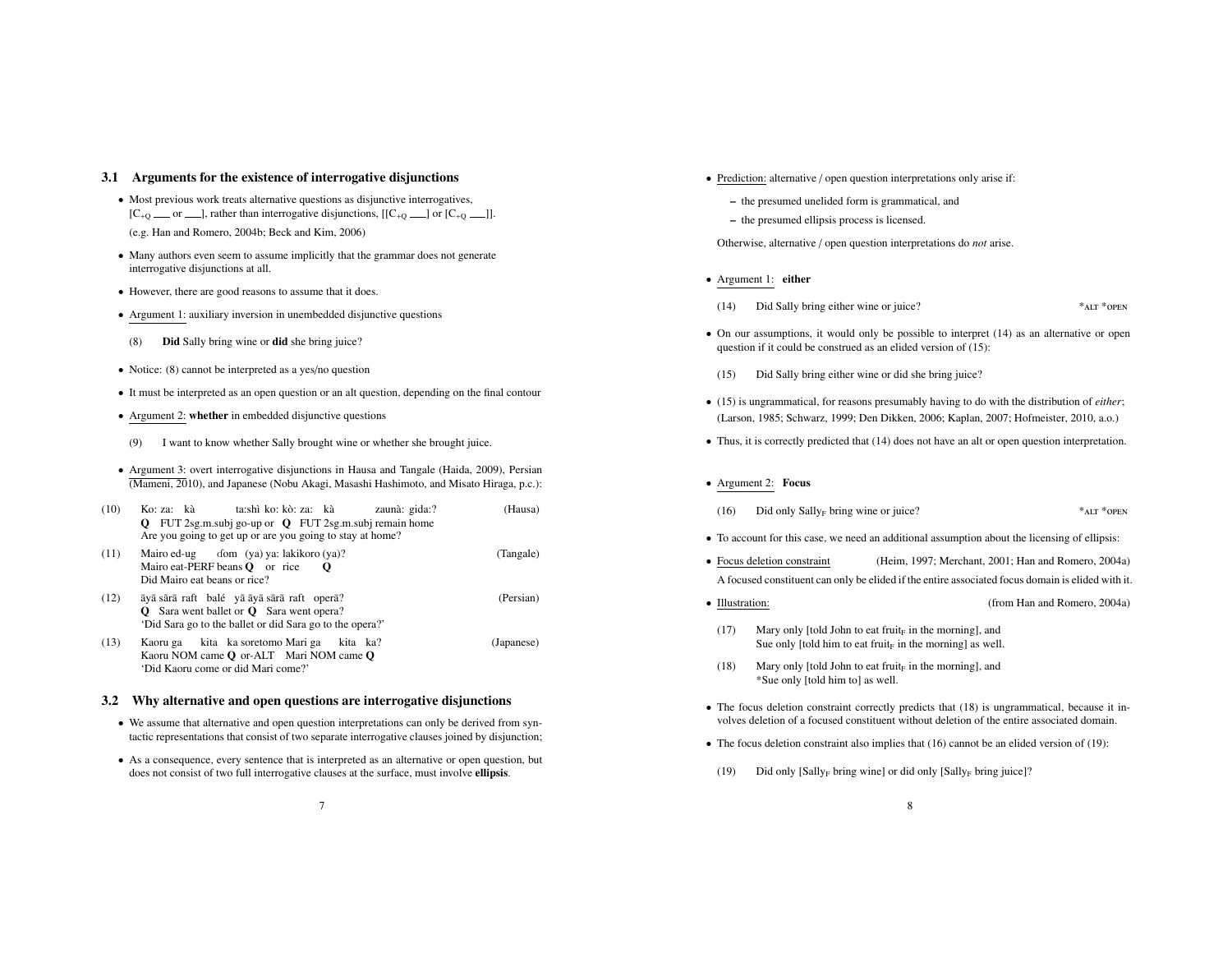- Thus, we correctly predict that (16) cannot be interpreted as an alternative or open question.
- These data have also been accounted for by Han and Romero (2004a), Beck and Kim (2006). The full paper provides a detailed comparison, arguing that our account improves on both previous accounts.

### 3.3 How syntactic structure affects accentual characteristics

- Syntactic structure affects:
	- prosodic phrasing: prosodic phrases align with syntactic phrases
	- the placement of contrastive focus, and associated pitch accents
- Contrastive focus interface constraint (to be refined) (Kratzer and Selkirk, 2010) Constituents from the surrounding discourse must be *focus-represented* whenever possible.
- Focus representation (Kratzer and Selkirk, 2010)

One constituent  $\beta$  focus-represents another constituent  $\alpha$  if and only if:

- $\llbracket \alpha \rrbracket^0 \neq \llbracket \beta \rrbracket^0$ , and
- $[\![\alpha]\!]^0 \in [\![\beta]\!]^F$
- Illustration:
- (20) Sally will bring a French wine or an Italian wine to the party. ⇒ obligatory contrastive focus on *French* and *Italian*
- Counterexample:
- (21) Sally will bring wine or juice to the party. ⇒ no obligatory contrastive focus on *wine* and *juice*
- Trivial focus representation (Kratzer and Selkirk, 2010) If α and β are of semantic type τ, then β is a trivial focus-representation of α iff  $[\![\beta]\!]^F = D_τ$ .
- Contrastive focus interface constraint (final version) (Kratzer and Selkirk, 2010)
- Constituents from the surrounding discourse must be *focus-represented* whenever possible, unless the result is a trivial focus-representation.
- Implications for disjunctive questions:
- (22)  $[C_{+O}$  did Sally bring wine or juice] yes/no ⇒ no obligatory contrastive focus on *wine* and *juice*
- (23)  $[C_{+Q}$  did Sally bring wine] or  $[C_{+Q}$  did she bring juice]<sub>(E)</sub> open, ALT ⇒ obligatory contrastive focus on *wine* and *juice*
- Summing up:
	- 1. Alternative / open questions consist of two interrogative clauses joined by disjunction;
	- 2. The structure of alt and open questions gives rise to a prosodic phrase break and multiple contrastive foci.

## 3.4 Motivation for tying exclusive strengthening to disjunction

- We assume the existence of an intonational morpheme, E, which:
	- Syntactically, attaches to disjunctive phrases
	- Semantically, signals (roughly speaking) that exactly one of the disjuncts holds
	- Prosodically, triggers a final fall (and possibly also a rise on non-final disjuncts)
- Another approach would be to assume a dedicated 'alternative question operator' that has the desired exclusive strengthening effect built into it (see, e.g., Rawlins, 2008).
- Tying exclusive strengthening to disjunction:
	- opens the way for an analysis of alternative questions as interrogative disjunctions
	- opens the way for a unified account of exclusive strengthening effects in interrogative and non-interrogative disjunctions:
	- (24) Will Sally bring wine↑ or juice↓?  $\Rightarrow$  she will bring exactly one of the two
	- (25) Sally will bring wine↑ or juice $\downarrow$ .  $\Rightarrow$  she will bring exactly one of the two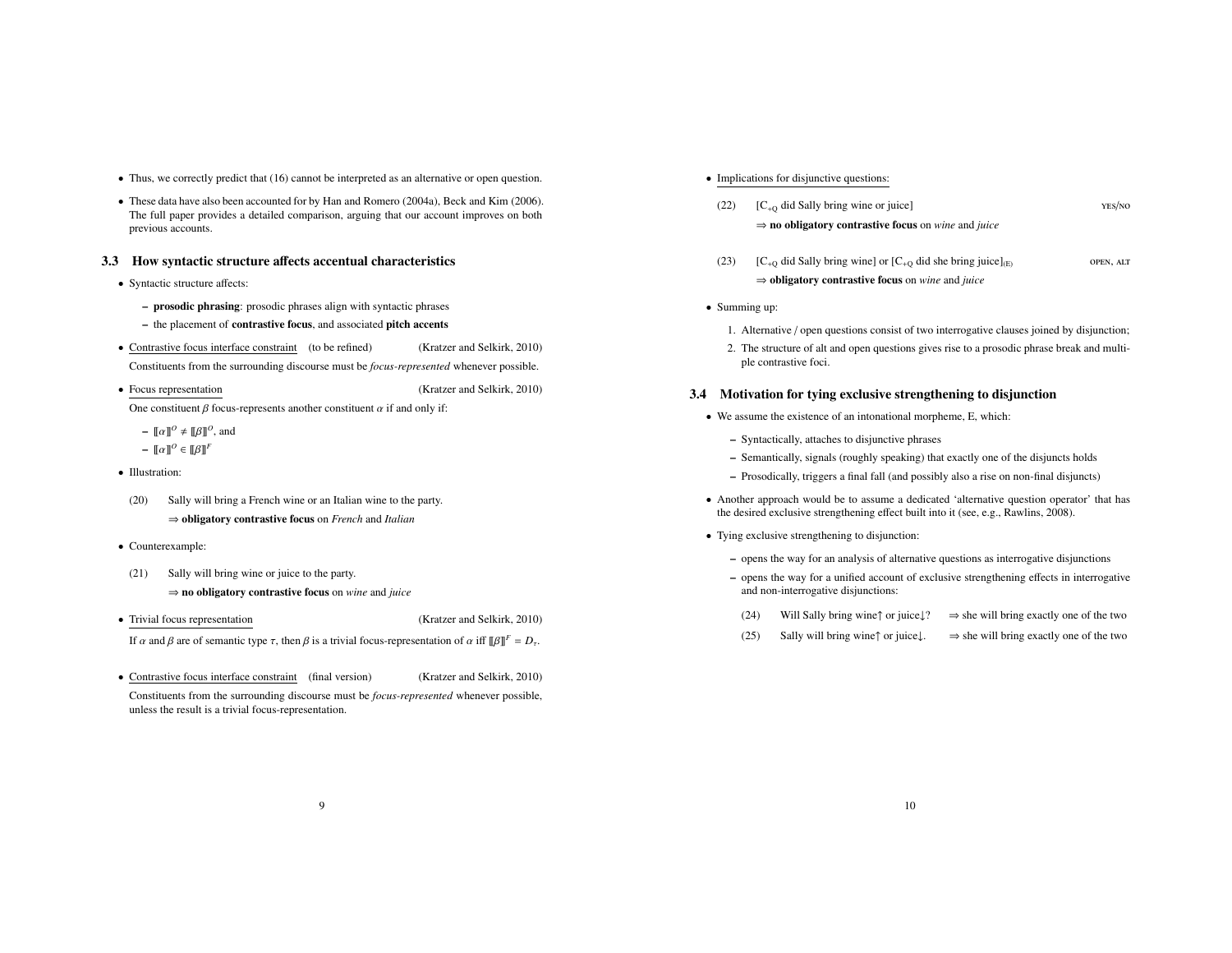## 4 Semantics

- So far we determined:
	- which prosodic features are crucial in disambiguating disjunctive questions
	- how these prosodic differences can be linked to differences in syntactic representation
- Next task:
	- associate the presumed syntactic representations with suitable semantic values
- Plan:
	- 1. Identify the range of semantic contrasts that should be captured
	- 2. Identify/develop a semantic framework whose notion of meaning is fine-grained enough to capture all the relevant contrasts, but not more fine-grained/complex than necessary
	- 3. Specify the semantic values of some prototypical disjunctive questions, and show that the relevant contrasts are indeed captured
	- 4. Specify a general, compositional interpretation procedure, and show that this leads to desirable predictions also for 'less prototypical' disjunctive questions (section 5)

## 4.1 Basic data to be accounted for

Three types of data:

- licensing and interpretation of *yes*/*no answers* (§4.1.1)
- the *exclusive component* of alternative questions (§4.1.2)
- *safe*, *issue-resolving*, and *issue-dispelling responses* (§4.1.3, §4.1.4 and §4.1.5)

### 4.1.1 Yes/no answers

| (26) | Did Sally bring wine-or-juice??                                                                                                             | YES/NO QUESTION             |
|------|---------------------------------------------------------------------------------------------------------------------------------------------|-----------------------------|
|      | No. $\Rightarrow$ neither<br>a.                                                                                                             |                             |
|      | b. Yes. $\Rightarrow$ at least one                                                                                                          |                             |
| (27) | Did Sally bring wine <sup><math>\uparrow</math></sup> or did she bring juice.<br>a. #No.<br>$b.$ #Yes.                                      | <b>ALTERNATIVE QUESTION</b> |
| (28) | Did Sally bring wine $\uparrow$ or did she bring juice $\uparrow$ ?<br>No. $\Rightarrow$ neither<br>a.<br>b. #Yes. $\Rightarrow$ yes what?! | <b>OPEN QUESTION</b>        |

#### 4.1.2 The exclusive component of alternative questions

- Alternative questions, roughly, imply that exactly one of the disjuncts holds
- Importantly, this implication is not directly challengable:
- (29) Did Sally bring wine↑ or juice↓?
	- a. ?? No, she didn't bring either. b. ?? No, she brought both.
	-
	- c.  $\checkmark$  Actually, she didn't bring either.
	- d.  $\checkmark$  Actually, she brought both.
- (30) Sally brought exactly one of the two beverages.
	- a.  $\sqrt{N_0}$ , she didn't bring either. b.  $\sqrt{N}$ o, she brought both.
	- Implications that are not directly challengable are generally referred to as non-at-issue implications (see Potts, 2005; Roberts *et al.*, 2009, among others). Some examples:

| (31) | John stopped smoking.                       | (33) | John almost passed the test.                  |
|------|---------------------------------------------|------|-----------------------------------------------|
|      | <i>Implications:</i>                        |      | <i>Implications:</i>                          |
|      | $(-)$ John used to smoke.                   |      | $(-)$ John did not pass the test.             |
|      | (+) He currently does not smoke.            |      | $(+)$ He came close to passing the test.      |
|      | Responses:                                  |      | Responses:                                    |
|      | a. ?? No, he never smoked.                  |      | a. ?? No, he passed the test.                 |
|      | b. $\checkmark$ Actually, he never smoked.  |      | b. $\checkmark$ Actually, he passed the test. |
| (32) | Only John passed the test.                  | (34) | The damn lawyer finally settled.              |
|      | <i>Implications:</i>                        |      | <i>Implications:</i>                          |
|      | $(-)$ John passed the test.                 |      | $(-)$ The lawyer is a nasty guy.              |
|      | (+) Nobody else passed the test.            |      | $(+)$ The lawyer settled.                     |
|      | Responses:                                  |      | Responses:                                    |
|      | a. ?? No, John didn't pass the test.        |      | a. ?? No, he's a nice guy.                    |
|      | b. $\checkmark$ Actually, John didn't pass. |      | b. $\checkmark$ Actually, he's a nice guy.    |

- Next, let us determine more precisely what the implication actually amounts to
- Consider:
- (35) Did Sally bring wine↑ or juice↑ or both↓?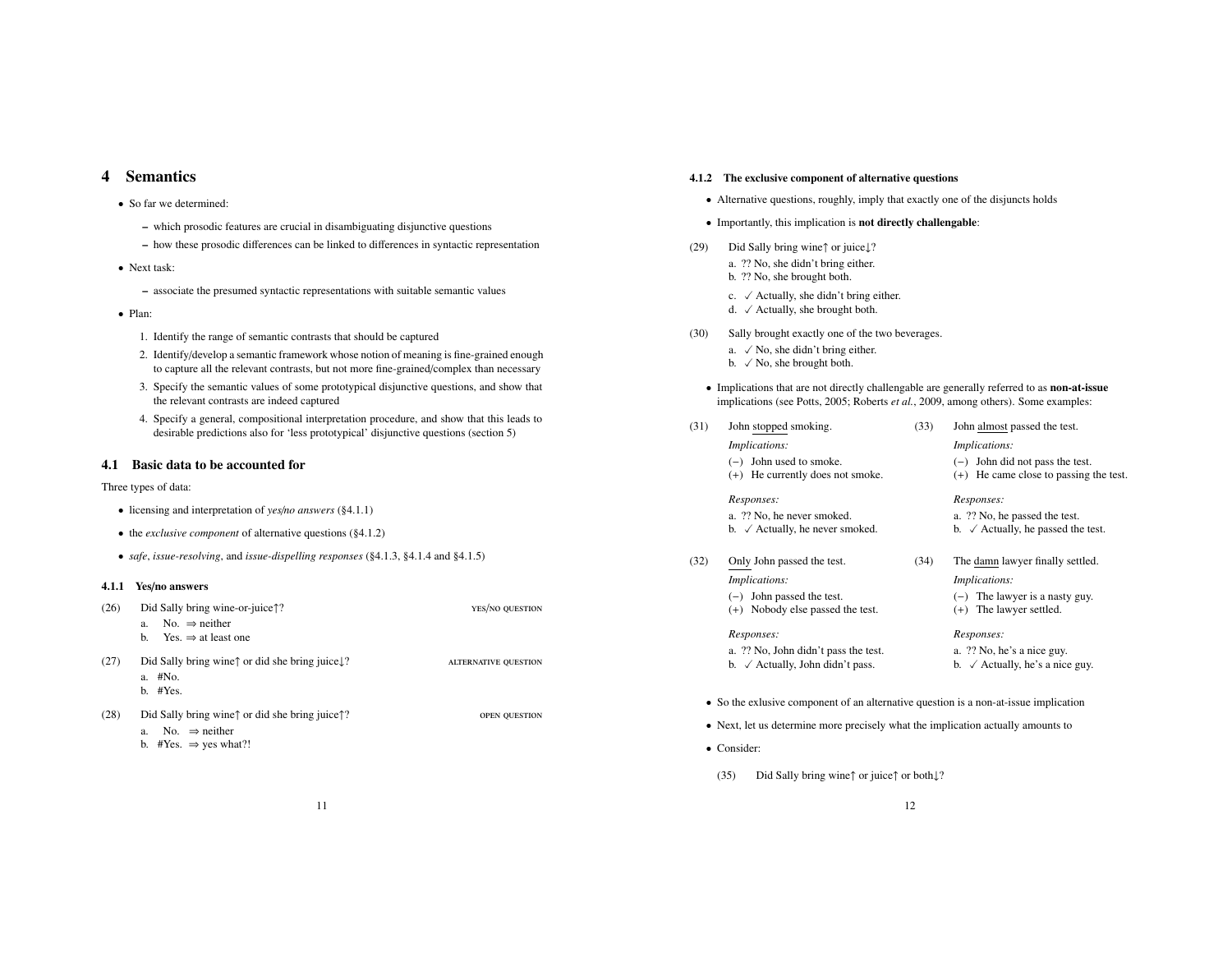- Notice that the last disjunct entails the first and the second
- (35) implies that Sally brought at least one of the two beverages, perhaps both
- But if she brought both, then all three disjuncts would be true
- So (35) does not imply that exactly one of the disjuncts holds
- Another telling case:
- (36) # Did Sally bring wine↑ or juice↑ or exactly one of the two↓?
- In this case, neither of the disjuncts entails any of the other disjuncts
- Still, there are no situations in which exactly one of the disjuncts is true
- Presumably as a consequence of this, the sentence is perceived as odd
- Our semantics should explain this anomaly

#### 4.1.3 Safe responses

- Semantic theories of questions are usually expected to predict the range of 'appropriate answers' to a given question.
- However, this is only a meaningful requirement if the notion of an 'appropriate answer' is made sufficiently precise.
- Consider:
- (37) Is John coming to the party?
	- a. Yes, he's coming.
	- b. No, he's not coming.
	- c. Yes, he's coming and he's bringing his wife.
	- d. Well, if Mary is coming, then John is coming as well.
	- e. Yes, John is coming and his cat likes broccoli.
	- f. It's raining.
- Anyone will probably agree that (37a) and (37b) are appropriate answers.
- Perhaps, many people will also find (37c) an appropriate answer, and maybe also (37d).
- But is (37e) an appropriate answer? Or (37f)?
- If a theory predicts that (37e) is an appropriate answer, is that good or bad?
- The pre-theoretical notion of an 'appropriate answer' is too vague to form the basis for a general requirement for semantic theories of questions.
- A more precise notion that we could consider is that of a safe response.
- Definition:  $\varphi$  is a safe response to  $\psi$  if and only if any cooperative speaker who asks  $\psi$ in order to gather new information (and not, e.g., to 'test' the knowledge of his interlocutor) would not be able to coherently reject  $\varphi$  as a response to  $\psi$

(this is the basic idea behind the notion of compliance in Groenendijk and Roelofsen, 2009)

- This is a very strict notion of answerhood:  $(37a-b)$  are safe responses to  $(37)$ , but  $(37c-f)$ are not, as illustrated by the following dialogues:
- (38) a. Frank: Is John coming to the party?
	- b. Susan: No. he's not coming. Safe
	- c. Frank: # That can't be true, he *is* coming.
- (39) a. Frank: Is John coming to the party?
	- b. Susan: Yes, he's coming and he's bringing his wife. not safe
	- c. Frank:  $\sqrt{\ }$  That can't be true, his wife is on a trip to Morocco.
- (40) a. Frank: Is John coming to the party?
	- b. Susan: Well, if Mary is coming, then John is coming as well. not safe
	- c. Frank:  $\sqrt{\ }$  That can't be true, if Mary is coming, then John certainly isn't.
- A semantic theory of questions, together with pragmatic principles of cooperative inquisitive behavior, should be able to predict whether a response to a given question is safe or not.
- This holds in particular for a semantic theory of disjunctive questions.
- Here are some of the desired predictions for our prototypical yes/no question:
- (41) Yes/no question: Did Sally bring wine-or-juice↑?
- (42) Some safe responses:
	- a. Yes, she brought wine or juice.
	- b. Yes, she brought wine.
	- c. Yes, she brought juice.
	- d. No, she didn't bring either.
- (43) Some non-safe responses:
	- a. Yes, in fact she brought both wine and juice.
	- b. Yes, she brought wine, and she also brought an apple pie.
	- c. No, she brought an apple pie.
	- d. No, she didn't bring anything.
- Notice that the safe responses do not only include the ones that either confirm or deny that Sally brought wine or juice, but also the more specific ones that actually specify which of the two beverages Sally brought.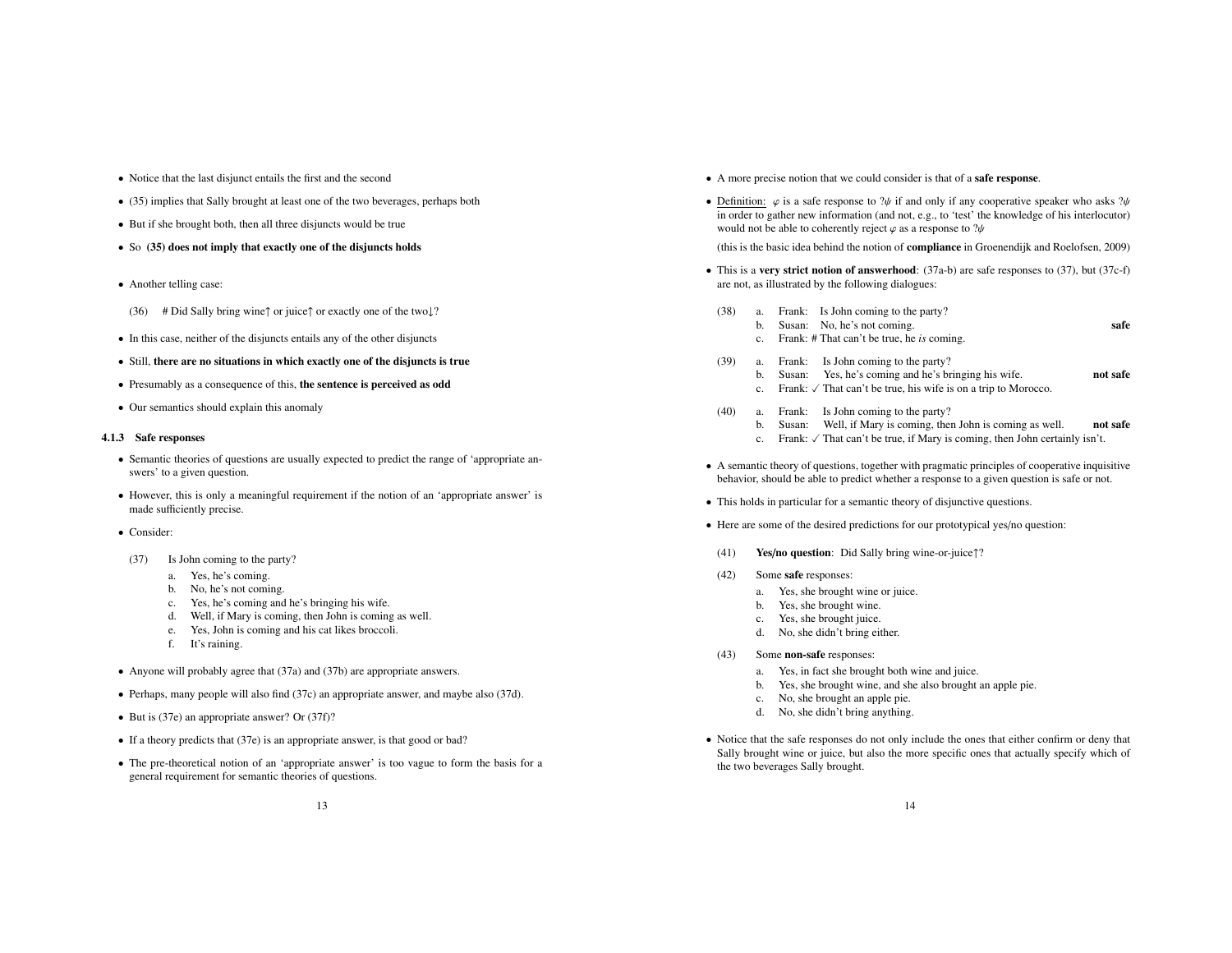- Open questions exhibit exactly the same pattern:
- (44) Open question: Did Sally bring wine↑ or did she bring juice↑?
- (45) Some safe responses:
	- a. She brought wine or juice.
	- b. She brought wine.
	- c. She brought juice.
	- d. No, she didn't bring either.
- (46) Some non-safe responses:
	- a. Yes, in fact she brought both wine and juice.
	- b. Yes, she brought wine, and she also brought an apple pie.
	- c. No, she brought an apple pie.
	- d. No, she didn't bring anything.
- (45a) is not a very *satisfactory* response in this case, but that does not take away the fact that it is *safe*—it cannot be coherently rejected by a speaker who cooperatively asked (44).
- Alternative questions exhibit a slightly different pattern:
- (47) Alternative question: Did Sally bring wine↑ or did she bring juice↓?
- (48) Some safe responses:
	- a. She brought wine or juice.
	- b. She brought wine.
	- c. She brought juice.
- (49) Some non-safe responses:
	- a. She brought both wine and juice.
	- b. She brought wine, and she also brought an apple pie.
	- c. She brought an apple pie.
	- d. She didn't bring anything.
	- e. She didn't bring either.
- The response in (49e), which was safe in the case of yes/no questions and open questions, is now one of the non-safe responses.
- Otherwise, the pattern is identical to that for yes/no questions and open questions.
- In particular, (48a), just like (45a), is not very helpful, but it *is* safe.

#### 4.1.4 Issue-resolving responses

• Besides safe responses, our theory should also recognize *issue-resolving* responses.

- We will focus on *minimal* issue-resolving responses—responses that provide sufficient information to resolve the given issue, but not more than necessary.
- (50) Yes/no question: Did Sally bring wine-or-juice↑?
	- Minimal issue-resolving responses:
	- a. Yes, she brought wine or juice.
	- b. No, she didn't bring wine or juice.
- (51) Open question: Did Sally bring wine↑ or did she bring juice↑?

Minimal issue-resolving responses:

- a. She brought wine.
- b. She brought juice.
- c. No, she didn't bring wine or juice.
- (52) Alternative question: Did Sally bring wine↑ or did she bring juice↓?

Minimal issue-resolving responses:

- a. She brought wine.
- b. She brought juice.
- Notice that not every safe response is issue-resolving. Also, vice versa, not every issue-resolving response is safe
- In order to be issue-resolving, a response should provide *su*ffi*cient* information
- In order to be safe, a response should *not* provide *too much* information

#### 4.1.5 Issue-dispelling responses

- Besides safe and issue-resolving responses, our theory should also recognize responses that *dispel* a given issue without resolving it in the intended way
- One way to dispel a given issue is to reject one of the non-at-issue implications:
- (53) Did your brother stop smoking?
	- Some issue-dispelling responses:
	- a. Actually, he never smoked.
	- b. Actually, I don't have a brother.
- Responses that reject the exclusive component of an alt question have the same status:
- (54) Did Sally bring wine↑ or did she bring juice↓?

Some issue-dispelling responses:

- a. Actually, she brought both.
- b. Actually, she didn't bring either.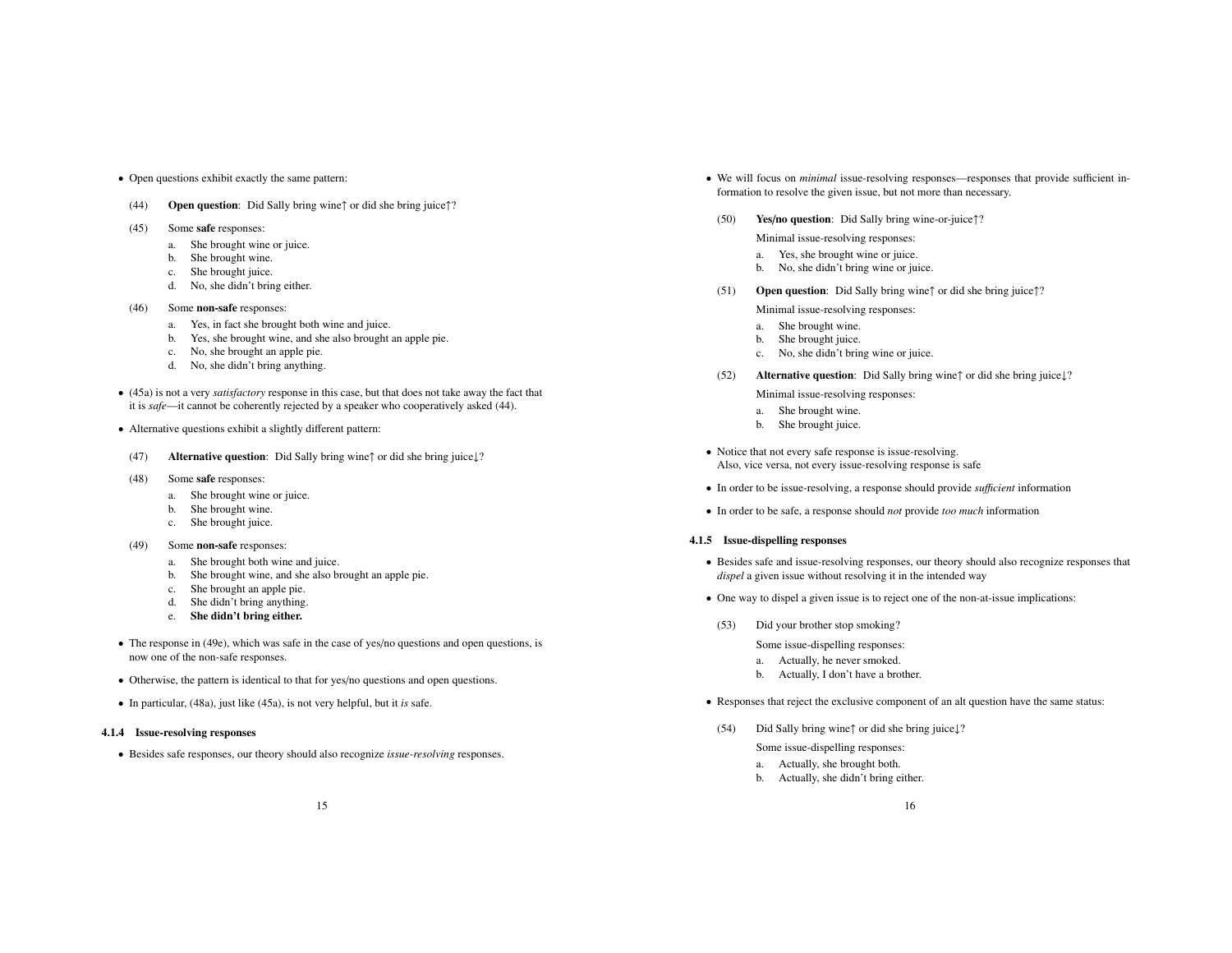- Summary of core semantic data:
	- licensing and interpretation of yes/no answers
	- exclusive component of alternative questions
	- safe, issue-resolving, and issue-dispelling responses
- Next step:
	- explore how much of the data can be accounted for by a straightforward analysis of disjunctive questions in *inquisitive semantics and pragmatics*.

(Groenendijk and Roelofsen, 2009; AnderBois, 2010; Ciardelli and Roelofsen, 2011, a.o.)

### 4.2 Inquisitive semantics and pragmatics

## 4.2.1 Propositions as proposals

- Traditionally, semantic meaning is identified with *informative* content.
- In inquisitive semantics, the meaning of a sentence embodies both its *informative* and its *inquisitive* content.
- Sentences are taken to express proposals to update the common ground in one or more ways.
- If a sentence proposes two or more alternative updates, it is **inquisitive**: it requests a response that provides enough information to establish at least one of the proposed updates.
- Formally, a proposition is taken to be a set of possibilities.
- Each possibility is a set of possible worlds, representing a potential update of the common ground.
- Example:

The propositions expressed by (55a) and (55b) are depicted in figure 2.

- (55) a. Sally brought wine.
	- b. Did Sally bring wine?

In this figure, 11 is a world in which Sally brought both wine and juice, 10 a world in which she brought wine but no juice, etc.

• The proposition expressed by a sentence  $\varphi$  is denoted by  $[\![\varphi]\!]$ , and the elements of  $[\![\varphi]\!]$  are called the *possibilities for* ϕ.



Figure 2: Some simple propositions visualized.

- A sentence  $\varphi$ , expressing the proposition  $[\![\varphi]\!]$ , is taken to:
	- 1. provide the information that the actual world is contained in at least one of the possibilities in  $\llbracket \varphi \rrbracket$ , and to
	- 2. request a response from other participants that provides enough information to establish at least one of the proposed updates.
- In some cases, it is sufficient to *accept* the information that  $\varphi$  itself already provides;
- But if  $\llbracket \varphi \rrbracket$  contains two or more alternative possibilities, additional information will be required to establish at least one of these possibilities. In this case,  $\varphi$  is inquisitive.
- Illustration:
	- $[(55a)]$  consists of a single possibility, namely the possibility that Sally brought wine
		- ∗ It provides the information that the actual world lies within this possibility, and
		- ∗ it does not request any additional information, since the information that it provides is already sufficient to establish the unique update that it proposes.
		- ∗ So (55a) is informative but not inquisitive.
	- $[(55b)]$  consists of two possibilities, the possibility that Sally brought wine, and the possibility that she did not bring wine.
		- ∗ It provides the information that the actual world lies in one of these possibilities, but that is trivially the case. So the sentence is not informative.
		- ∗ However, it *is* inquisitive: it requests a response that provides enough information to establish either that Sally brought wine, or that she didn't.
- Formal definitions:
	- 1. The **informative content** of  $\varphi$ , info( $\varphi$ ), is defined as  $\lfloor \|\varphi\| \rfloor$
	- 2.  $\varphi$  is **informative** iff info( $\varphi$ ) does not cover the entire logical space
	- 3.  $\varphi$  is **inquisitive** iff there is no  $\alpha \in [\![\varphi]\!]$  such that  $\text{info}(\varphi) \subseteq \alpha$
- Another way to characterize inquisitive sentences:
	- $\varphi$  is **inquisitive** iff  $\text{info}(\varphi) \notin \llbracket \varphi \rrbracket$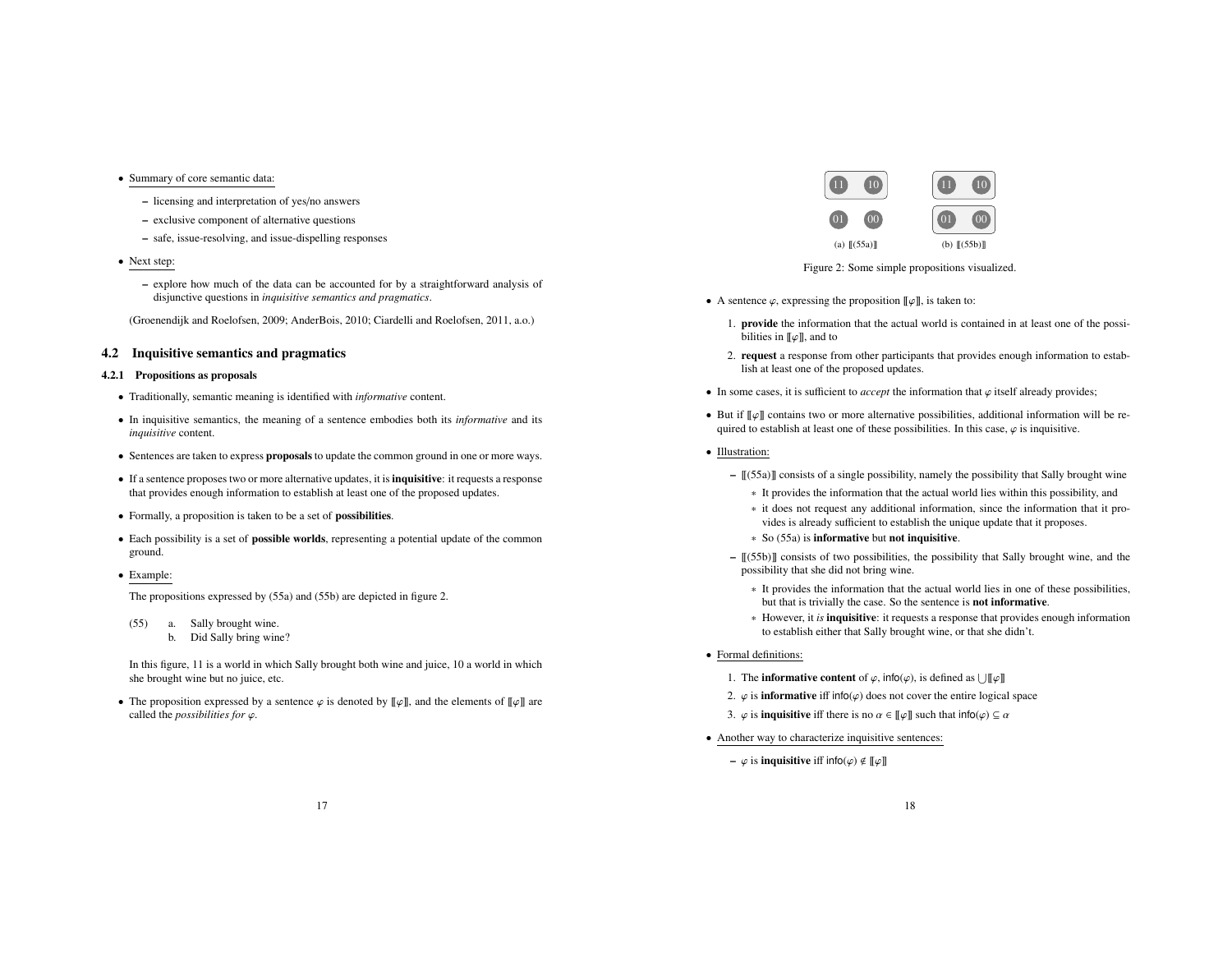#### 4.2.2 Alternative and residual possibilities

- A proposition  $\llbracket \varphi \rrbracket$  may contain possibilities that do not play any role in determining the informative and inquisitive content of  $\varphi$ .
- Illustration:



- $\varphi$  provides the information that the actual world lies in at least one of  $\{\alpha, \beta, \gamma\}$
- But that is the just as informative as saying that the actual world lies in at least one of  $\{\alpha, \beta\}$
- So  $\gamma$  does not really play a role in determining the informative content of  $\varphi$ .
- $\varphi$  requests a response that provides enough information to establish at least one of { $\alpha, \beta, \gamma$ }.
- But that is the same as requesting a response that provides enough information to establish at least one of  $\{\alpha, \beta\}$ .
- Any response that satisfies the former request also satisfies the latter, and vice versa.
- So  $\gamma$  does not really play a role in determining the inquisitive content of  $\varphi$  either.
- More generally:
	- The informative and inquisitive content of a sentence  $\varphi$  are completely determined by the possibilities in  $\llbracket \varphi \rrbracket$  that are not properly contained in a maximal possibility in  $\llbracket \varphi \rrbracket$ .
- Alternative and residual possibilities

For any sentence  $\varphi$  and any possibility  $\alpha \in [\![\varphi]\!]$ :

- $\alpha$  is called an **alternative possibility** for  $\varphi$  if it is not properly contained in a maximal possibility in  $\llbracket \varphi \rrbracket$ ;
- $\alpha$  is called a **residual possibility** for  $\varphi$  if it is properly contained in a maximal possibility in  $\llbracket \varphi \rrbracket$ .
- The distinction between alternative and residual possibilities will play an important role in our account of *yes* and *no* answers below
- It also allows for another way of characterizing inquisitive sentences
- Another way of characterizing inquisitive sentences
- $\varphi$  is **inquisitive** iff  $\llbracket \varphi \rrbracket$  contains at least two alternative possibilities

### 4.2.3 Attentive content

- So far we focused on informative and inquisitive content.
- But propositions can be taken to embody more than just informative and inquisitive content.
- In particular, propositions can also be taken to embody attentive content. (Ciardelli, Groenendijk, and Roelofsen, 2010)
- A proposal to update the common ground in one or more ways inherently draws attention to all the potential updates that it proposes.
- Thus, it is natural to think of a sentence  $\varphi$  as drawing attention to all the possibilities in  $\llbracket \varphi \rrbracket$ .
- Attentive content will play an important role in our account of safe responses.
- It will become clear in a moment how exactly, but the intuition is very simple:
	- By drawing attention to a possibility, a speaker indicates that this is a 'live' possibility;
	- Therefore, any response that provides just enough information to establish such a possibility will be safe.

#### 4.2.4 Inquisitive pragmatics

- Gricean pragmatics generally assume a classical, truth-conditional semantics.
- Inquisitive semantics enriches the notion of semantic meaning.
- This naturally gives rise to a richer pragmatics as well.
- Gricean maxims specify what it means for a speaker to provide information in a rational/cooperative way.
- Inquisitive pragmatics specifies more generally what it means for conversational participants to exchange information in a rational/cooperative way.
- Sincerity Maxims: (Groenendijk and Roelofsen, 2009; Ciardelli *et al.*, 2010)
	- Informative sincerity: a speaker who utters a sentence  $\varphi$  must believe that the actual world indeed lies in at least one of the possibilities for  $\varphi$ ;
	- Inquisitive sincerity: if  $\varphi$  is inquisitive, then the speaker must be unable to supply the information that  $\varphi$  requests herself;
	- Attentive sincerity: every possibility that  $\varphi$  draws attention to must be a 'live' possibility for the speaker, i.e., every possibility for  $\varphi$  must be consistent with the speaker's information state.
- Inquisitive pragmatics comprises more than these qualitative, speaker-oriented sincerity maxims, but this is all we will need for our present purposes.
- We will see that attentive sincerity is of particular importance to account for safe responses.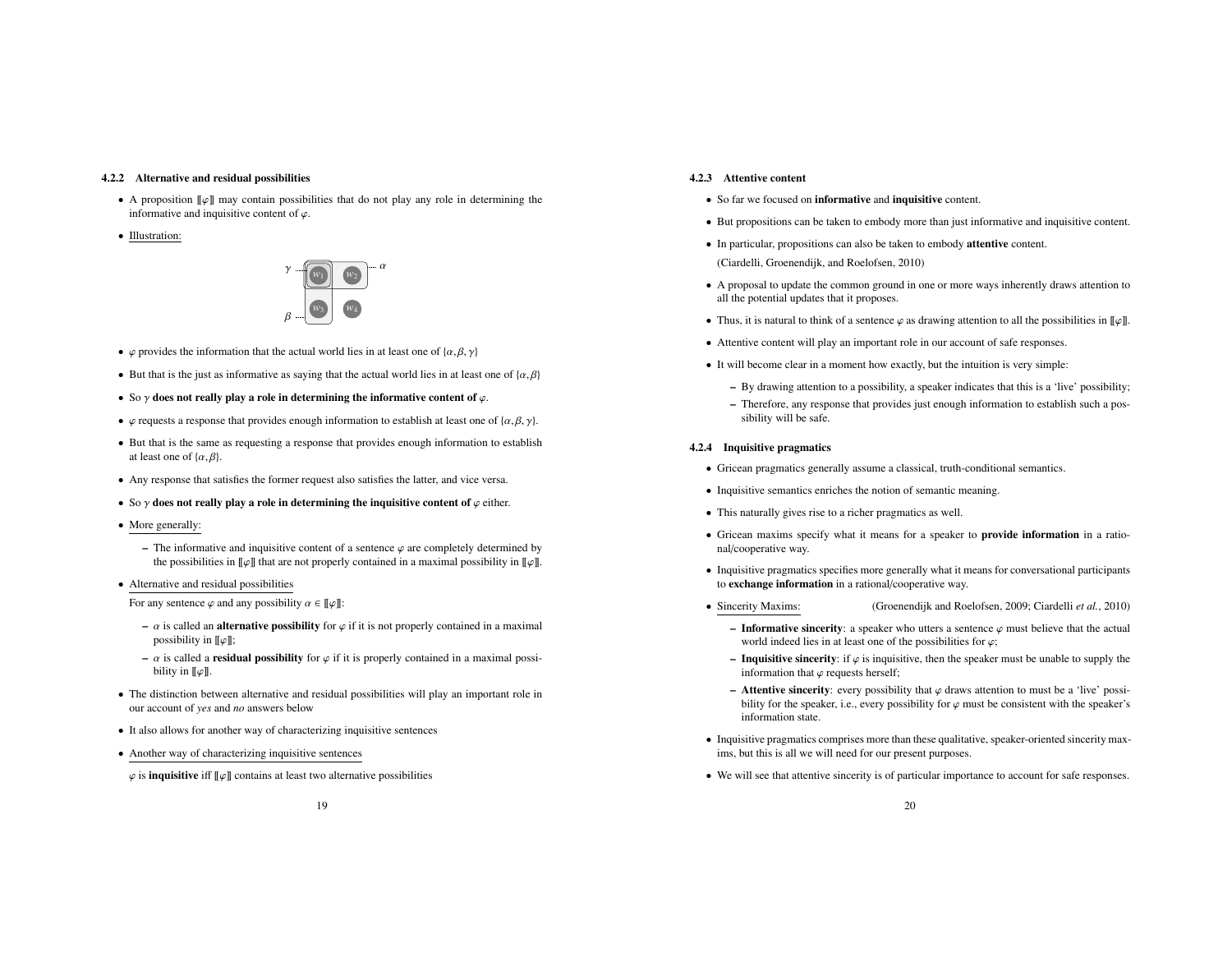

Figure 3: The propositions expressed by different types of disjunctive questions.

#### 4.2.5 Inquisitive semantic values for disjunctive questions

• We will assume that  $(56)$ – $(58)$  express the propositions depicted in figure 3 (as mentioned above, we will show how to derive these propositions compositionally in section 5).

| (56) | Did Sally bring wine-or-juice??                                                                                 | yes/no |
|------|-----------------------------------------------------------------------------------------------------------------|--------|
| (57) | Did Sally bring wine <sup><math>\uparrow</math></sup> or did she bring juice <sup><math>\uparrow</math></sup> ? | open   |

- (58) Did Sally bring wine↑ or did she bring juice↓? alternative
- To what extent does this semantic analysis account for the data discussed in section 4.1?
	- We did not make any assumptions yet about the meaning and use of *yes* and *no*.
	- The basic framework of inquisitive semantics only deals with at-issue content.
	- So we cannot account for yes/no answers and exclusive strengthening effects yet.
- However, the analysis *does* account for safe and issue-resolving responses to yes/no and open questions.
- Safe and issue-dispelling responses to yes/no questions:
- (56) Did Sally bring wine-or-juice↑?
- (59) Some safe responses:
	- a. Yes, she brought wine or juice.
	- b. Yes, she brought wine.
	- c. Yes, she brought juice.
	- d. No, she didn't bring wine or juice.
- (60) Some non-safe responses:
	- a. Yes, in fact she brought both wine and juice.
	- b. Yes, she brought wine, and she also brought an apple pie.
	- c. No, she brought an apple pie.
	- d. No, she didn't bring anything.
- (61) Minimal issue-resolving responses:
	- a. Yes, she brought wine or juice.
	- b. No, she didn't bring wine or juice.

## • Account of safe and non-safe responses:

- The responses in (59) each correspond exactly with one of the possibilities in  $[(56)]$ .
- All these possibilities must be compatible with the information state of anyone who utters (56) and is attentively sincere in doing so.
- This explains why the responses in (59) are safe.
- On the other hand, nothing implies that the information state of a speaker who sincerely utters (56) has to be consistent with the responses in (60).
- This explains why these responses are not safe.
- Notice that attentive sincerity plays a crucial role here.
- Note on traditional semantic analyses of yes/no questions:
	- Yes/no questions like (56) are generally assumed to express a proposition consisting of just two possibilities, the possibility that Sally brought wine or juice, and the possibility that she did not bring wine or juice.
	- For us, these are the **alternative possibilities** in  $\mathcal{L}(56)\mathcal{L}$ .
	- Besides these alternative possibilities,  $\llbracket (56) \rrbracket$  also contains two **residual possibilities**.
	- This allows us to account for the fact that (59b) and (59c) are safe responses to (56).
	- Traditional accounts would not directly recognize (59b) and (59c) as safe responses.
- Account of minimal issue-dispelling responses:
	- The minimal amount of information that is needed to resolve the issue raised by a sentence is determined by the maximal possibilities for that sentence.
	- This also holds in the case of (56): the responses in (61) each correspond exactly with a **maximal possibility** in  $\mathbb{I}(56)\mathbb{I}$ .
	- This correspondence between maximal possibilities and minimal issue-resolving responses is exactly what is expected.
- Safe and issue-dispelling responses to open questions:
- (57) Did Sally bring wine↑ or did she bring juice↑?
- (62) Some safe responses:
	- a. She brought wine or juice.
	- b. She brought wine.
	- c. She brought juice.
	- d. She didn't bring wine or juice.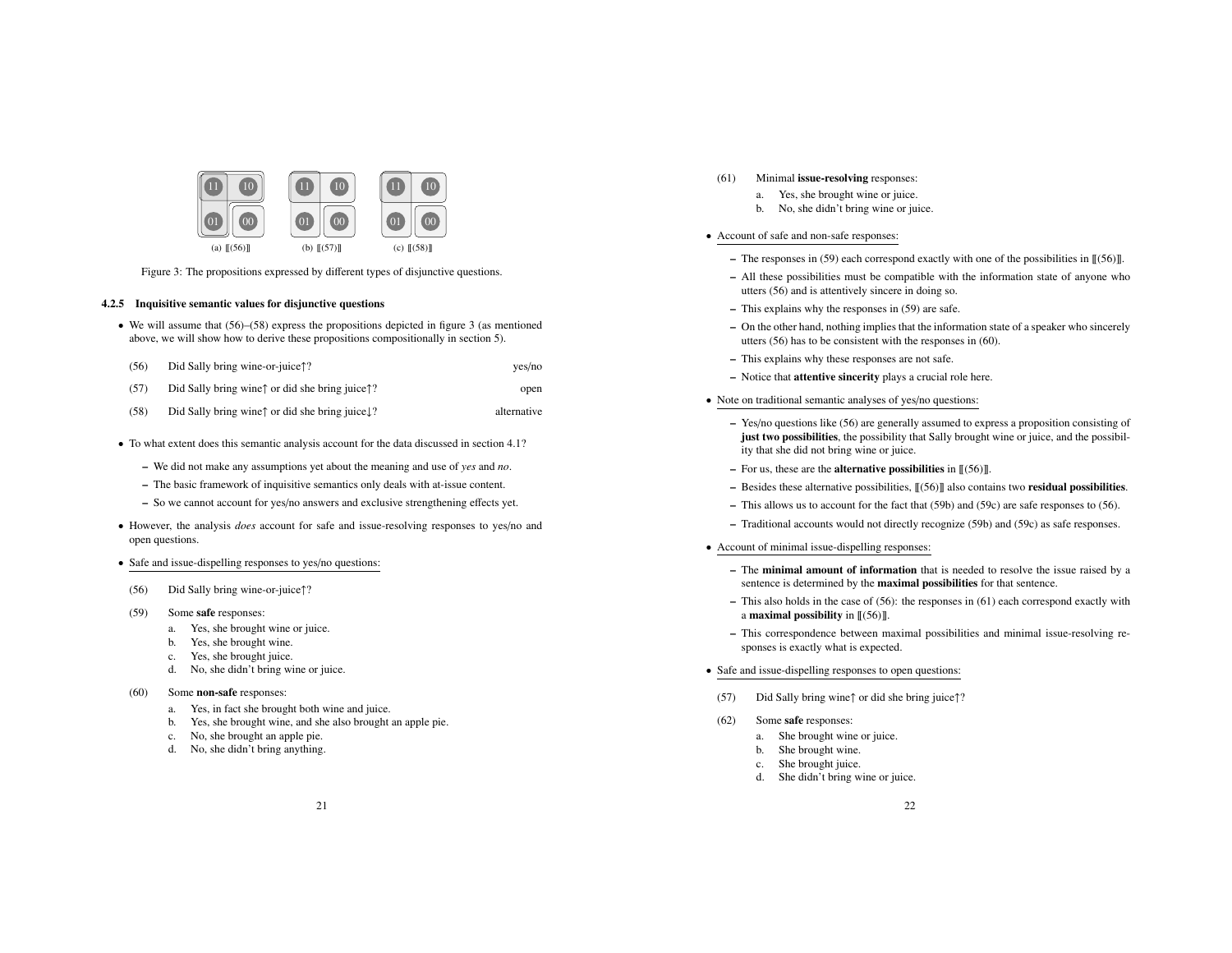#### (63) Some non-safe responses:

- a. She brought both wine and juice.
- b. She brought wine, and she also brought an apple pie.
- c. She brought an apple pie.
- d. She didn't bring anything.
- (64) Minimal issue-resolving responses:
	- a. She brought wine.
	- b. She brought juice.
	- c. No, she didn't bring wine or juice.
- Safe and non-safe responses are accounted for as before, relying on attentive sincerity.
- Issue-resolving responses are also accounted for as before: minimal issue-resolving responses correspond to maximal possibilities.
- General prediction concerning safe responses (to be further generalized)
	- If  $\mathcal{W}$  does not have any non-at-issue content, then  $\varphi$  will be a safe response to  $\mathcal{W}$  iff  $info(\varphi)$  contains a possibility for  $?\psi$ .
- General prediction concerning issue-resolving responses (to be further generalized)
	- If  $\partial \psi$  does not have any non-at-issue content, then  $\varphi$  will be an issue-resolving response to  $?\psi$  iff info( $\varphi$ ) is contained in a possibility for  $?\psi$ .
	- If  $\mathcal{W}$  does not have any non-at-issue content, then  $\varphi$  will be a *minimal* issue-resolving response to  $\psi$  iff info( $\varphi$ ) coincides with a maximal possibility for  $\psi$ .
- Next step:
	- Account for the licensing and interpretation of yes/no answers.

## 4.3 Highlighting

- Basic idea:<sup>2</sup>
	- Sentences *highlight* some of the possibilities that they propose;
	- Highlighted possibilities serve as antecedents for subsequent anaphoric elements;
	- Among such anaphoric elements are the answer particles *yes* and *no*.
- Interpretation of *yes* and *no* (to be refined)
	- $-$  A *yes* answer to a question  $\mathcal{W}$  presupposes that there is exactly one highlighted alternative for ?ψ.
	- If this presupposition is met, *yes* confirms the highlighted alternative.
	- $-$  A *no* answer simply rejects all the highlighted possibilities for  $\mathcal{W}$ .
- Confirming and reversing responses: (cf. Farkas and Bruce, 2009)
	- Highlighted possibilities correspond to *confirming* responses
	- Non-highlighted possibilities, if there are any, correspond to *reversing* responses
		- (65) Sam is home.

| Yes, he's home. | $\Rightarrow$ confirming response |
|-----------------|-----------------------------------|
|                 |                                   |

| b. | No, he isn't home. | $\Rightarrow$ reversing response |
|----|--------------------|----------------------------------|

- (66) Is Sam home?
	- a. Yes, he's home.  $\Rightarrow$  confirming response<br>b. No, he isn't home.  $\Rightarrow$  reversing response
	- b. No, he isn't home.

#### 4.3.1 Initial motivation: opposing polar questions

• Initial motivation for highlighting comes from an old puzzle concerning polar questions:

| (67) | Is the door open?                   | (68) | Is the door closed?                  |
|------|-------------------------------------|------|--------------------------------------|
|      | Yes $\Rightarrow$ the door is open  |      | Yes $\Rightarrow$ the door is closed |
|      | No $\Rightarrow$ the door is closed |      | No $\Rightarrow$ the door is open    |

- $\bullet$  In the inquisitive semantics developed so far, (67) and (68) are entirely equivalent
- Yet, there is a clear empirical difference between these two questions:
	- in response to (67), *yes* means that the door is open and *no* that the door is closed
	- in response to (68), *yes* means that the door is closed and *no* that the door is open
- The puzzle becomes even more challenging if we compare  $(67)$  and  $(68)$  with  $(69)$ :
- (69) Is the door open↑ or closed↓?
	- a. # Yes b.  $# No$
- In the semantics developed so far,  $(69)$  is equivalent to  $(67)$  and  $(68)$ .
- However, unlike (67) and (68), (69) does not license *yes* or *no* at all.

<sup>&</sup>lt;sup>2</sup>The notion of highlighting was introduced in (Roelofsen and van Gool, 2010). Closely related ideas have been developed independently by Farkas and Bruce (2009); Farkas (2010, 2011). Roughly, what we call the *proposition* expressed by a sentence correponds to the *projected set* in Farkas and Bruce's terminology, while highlighted possibilities correspond to *what's on the table* in their framework.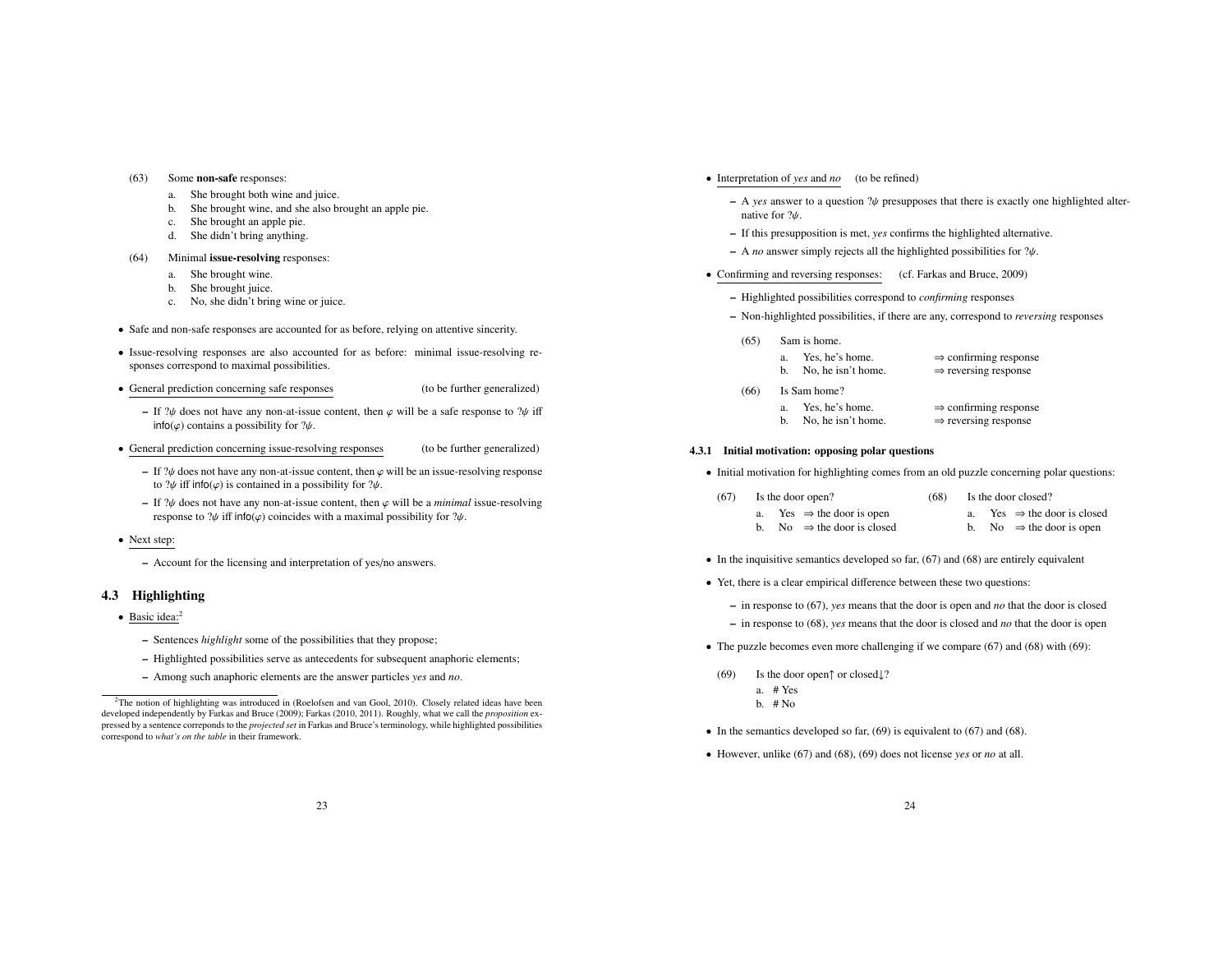

Figure 4: The possibilities proposed and highlighted by opposing polar questions.

- The contrast between (67) and (68) is sometimes presented as a general argument against 'proposition set' approaches to questions, which include the classical theories of Hamblin (1973), Karttunen (1977), and Groenendijk and Stokhof (1984).
- It has inpired several alternative approaches to the semantics of questions such as:
	- the structured meaning approach (von Stechow, 1991; Krifka, 2001)
	- the dynamic approach (Aloni and van Rooij, 2002)
	- the orthoalgebraic approach (Blutner, 2009)
- We choose not to pursue a full-fledged alternative to the proposition set approach, but rather to extend it in a suitable way, by assuming that sentences highlight some of the possibilities that they propose.<sup>3</sup>
- In particular, we assume that:
	- (67) highlights the possibility that the door is open,
	- (68) highlights the possibility that the door is closed,
	- (69) highlights both of these possibilities
	- (again, in section 5 these results will be derived compositionally)
- This is depicted in figure 4, where:
	- $w_1$  and  $w_2$  are worlds where the door is open,
	- $w_3$  and  $w_4$  are worlds where the door is closed.
	- possibilities with a thick border are highlighted.
- These assumptions account for the differences between (67), (68), and (69)
- $\bullet$  In the case of (67), there is **exactly one highlighted alternative**. So:
	- *yes* is licensed; it confirms the highlighted alternative, conveying that the door is open;
	- *no* denies the highlighted alternative, conveying that the door is closed.
- In the case of (68), there is again **exactly one highlighted alternative**. So:
	- *yes* is licensed; it confirms the highlighted alternative, conveying that the door is closed;
	- *no* denies the highlighted alternative, conveying that the door is open.
- In the case of (69), there are **two highlighted alternatives**. So:
	- *yes* is not licensed—its presupposition is not met;
	- *no* signals that the door is neither open nor closed, which is contradictory.

#### 4.3.2 Further motivation: other constructions sensitive to highlighting

- Constructions other than *yes* and *no* seem sensitive to highlighting as well.
- Anaphoric elements:<sup>4</sup>
- (70) a. Is the door open? Then the doctor is in.
	- b. Is the door closed? Then the doctor is in.
	- c. Is the door open↑ or closed↓? # Then the doctor is in.
- (71) a. Is the door open? Otherwise, please wait.
	- b. Is the door closed? Otherwise, please wait.
		- c. Is the door open↑ or closed↓? # Otherwise, please wait.
- There are clear empirical differences between (70a), (70b), and (70c):
	- (70a) implies that the doctor is in if the door is *open*;
	- (70b) implies that the doctor is in if the door is *closed*;
	- (70c) is infelicitous.
- Explanation in terms of highlighting:
	- The question in (70a) highlights the possibility that the door is open;
	- The question in (70b) highlights the possibility that the door is closed;
	- These highlighted possibilities serve as the antecedent for anaphoric *then*.
	- (70c) highlights both possibilities.

<sup>&</sup>lt;sup>3</sup>It should be noted that Groenendijk and Stokhof (1984, pp.321-323) actually provide an explicit account of the interpretation of *yes* and *no* that captures the difference between (67) and (68). The account does not directly predict the infelicity of *yes* and *no* as answers to (69), but nevertheless it shows that 'proposition set' approaches to questions are not inherently incapable of dealing with these facts. They just need to be extended in an appropriate way.

 $\frac{4 \text{Similar examples are discussed by Starr (2009) and by Mameni (2010) (for different reasons).}}{4 \text{ Similar examples are discussed by Starr (2009) and by Mameni (2010) (for different reasons).}}$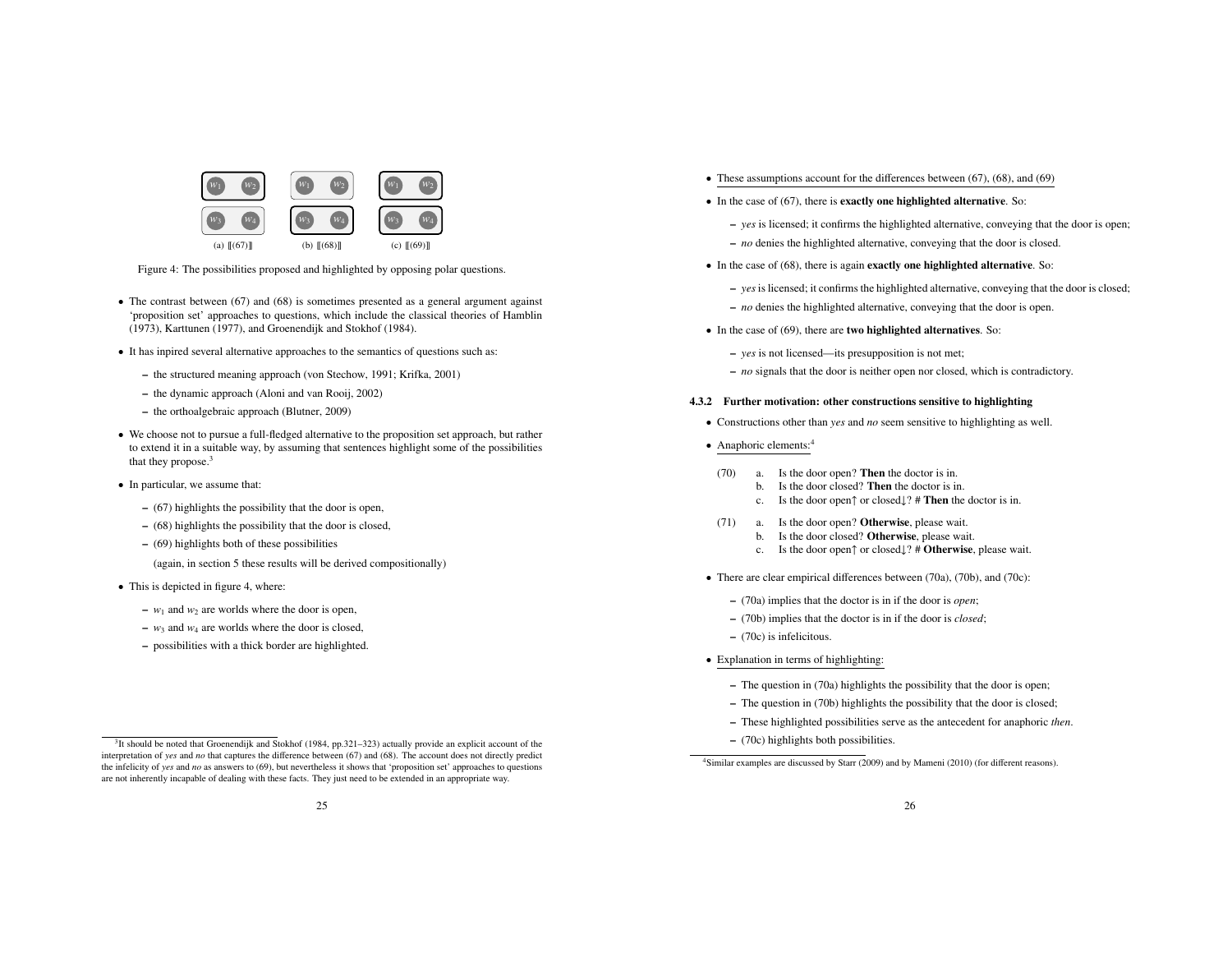– Assuming that *then*, just like *yes*, presupposes a unique highlighted possibility, this explains why (70c) is infelicitous.

### • Question embedding verbs:<sup>5</sup>

- (72) a. John knows whether the door is open. b. John knows whether the door is closed.
- (73) a. John doubts whether the door is open. b. John doubts whether the door is closed.
- (72a) and (72b) are truth-conditionally equivalent:
	- John knows whether the door is open if and only if he knows whether the door is closed.
- (73a) and (73b) are not truth-conditionally equivalent:
	- in a situation where John suspects that the door is open, we can truely say that he doubts whether the door is closed, but not that he doubts whether the door is open.
- This asymmetry cannot be explained if the embedded questions in (73a) and (73b), *whether the door is open* and *whether the door is closed*, have exactly the same semantic value.
- Explanation in terms of highlighting:
	- The embedded questions highlight different possibilities;
	- The semantics of *doubt* depends on the possibility highlighted by its complement.

### 4.3.3 Highlighted possibilities for disjunctive questions

- Assume that the highlights for our prototypical disjunctive questions are as in figure 5. (again, in section 5 we will show how to derive these semantic values compositionally)
- (74) Did Sally bring wine-or-juice↑? yes/no

| (75) | Did Sally bring wine $\uparrow$ or juice $\uparrow$ ?    | open        |
|------|----------------------------------------------------------|-------------|
| (76) | Did Sally bring wine $\uparrow$ or juice, $\downarrow$ ? | alternative |

- 
- To what extent does this explain the licensing and the interpretation of *yes* and *no* in response to disjunctive questions?



Figure 5: Highlighted and non-highlighted possibilities for disjunctive questions.

- Yes/no questions:
	- (74) highlights exactly one alternative possibility. So:
	- $-$  *yes* is predicted to be licensed, conveying that Sally did bring wine or juice  $\sqrt{ }$
	- $-$  *no* is also predicted to be licensed, conveying that Sally did not bring wine or juice  $\sqrt{ }$
- Open questions:
	- (75) highlights two alternative possibilities. So:
	- *yes* is predicted not to be licensed !
	- $-$  *no* is predicted to be licensed, conveying that Sally brought neither wine nor juice
- Alternative questions:
	- (76) highlights two alternative possibilities. So:
	- *yes* is predicted not to be licensed !
	- *no* is predicted to be licensed, conveying that Sally brought neither wine nor juice ∗
- In order to explain why *no* is not an appropriate answer to (76), we need to have a closer look at the exclusive component of alternative questions. To this we turn next.

## 4.4 The exclusive component

- We saw that the exclusive component of an alternative question is **not directly challengable**
- In this sense, the exclusive component constitutes a non-at-issue implication
- It is customary in the literature to distinguish different types of non-at-issue implications
- Many authors classify the exclusive component of alternative questions as a **presupposition**
- (Rawlins, 2008; Aloni and Égré, 2008; Aloni et al., 2009; Biezma, 2009; AnderBois, 2010; Biezma and Rawlins, 2010; Haida, 2010, a.o.)
- Other authors classify it as a conventional implicature (Karttunen and Peters, 1976)

<sup>5</sup>These observations were inspired by Karttunen's (1977) squib on *doubting whether*. Related observations have also been made more recently by Rawlins (2008); Biezma and Rawlins (2010).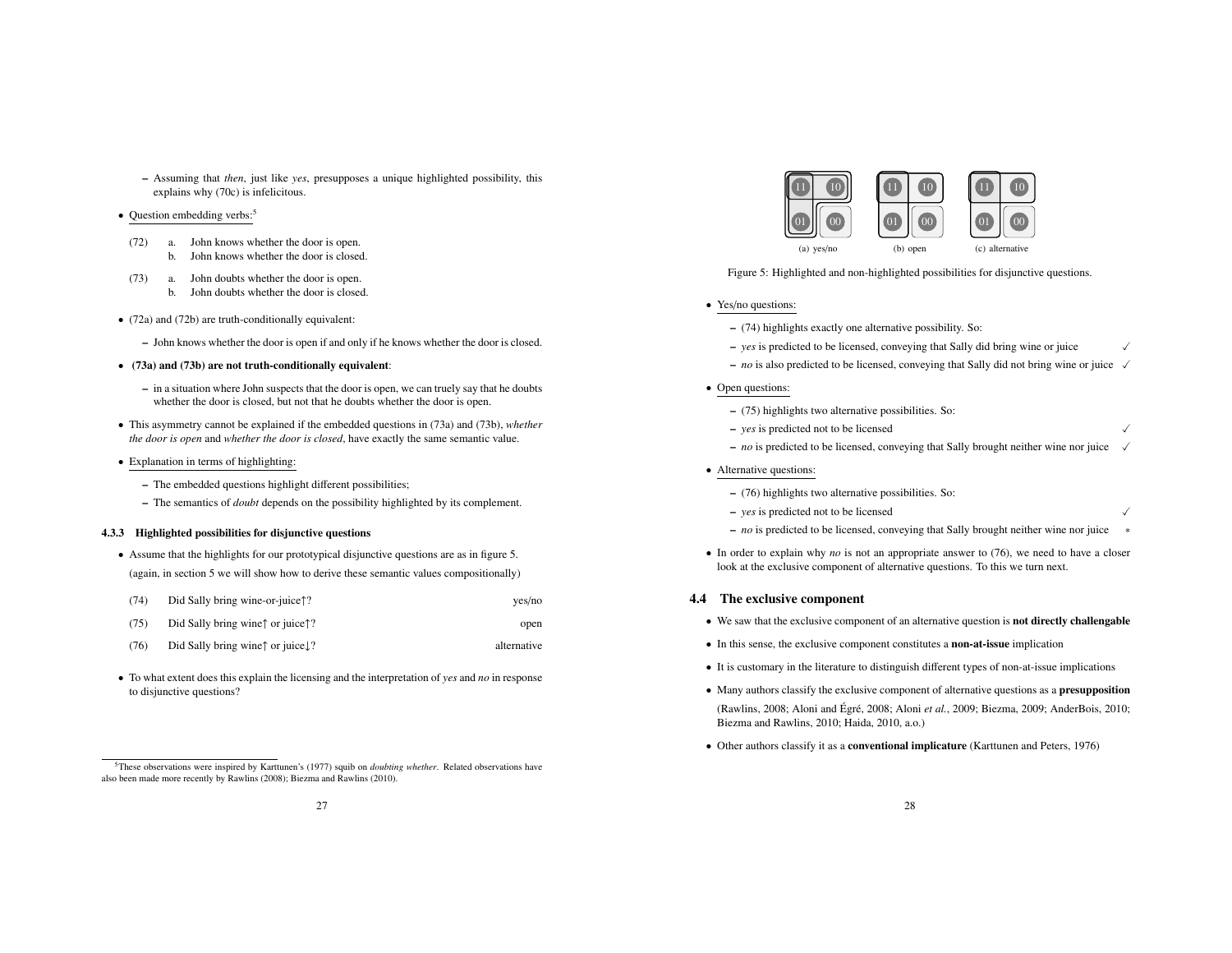- Proposed and imposed updates
	- We think of the exclusive component of an alternative question as an update that is imposed on the common ground, rather than proposed
	- Updates that are imposed on the common ground are not intended to be negotiated
	- Precisely in this sense they constitute non-at-issue content
- Impositions and presuppositions
	- Within the general class of non-at-issue content, imposed updates are to be distinguished from presuppositions
	- Clearly, imposing an update on the common ground is different from placing a requirement on the input common ground
- Overall taxonomy of conventional meaning



- Imposed updates outside the realm of alternative questions:
	- The distinction between proposed and imposed updates is also adopted by AnderBois, Brasoveanu, and Henderson (2010) in their analysis of appositives, and by Murray (2009) in her analysis of evidentials.
	- It is also closely related to Horn's (2002) notion of assertorically inert implications, and to the notion of suggestions in (Groenendijk, 2008; Groenendijk and Roelofsen, 2009; Balogh, 2009; Roelofsen and van Gool, 2010).
- Visualizing imposed updates
	- The propositions and impositions expressed by our prototypical disjunctive questions are depicted in figure 6.
	- Worlds with a light shade of gray are eliminated by the imposed update.

#### 4.4.1 Accepting and challenging imposed updates

- Imposed updates can be accepted or challenged by a responder.
- Acceptance is the default. That is, if an imposed update is not explicitly challenged, then all conversational participants take it to be commonly accepted, and the update is effectuated.



Figure 6: Propositions and impositions for our prototypical disjunctive questions.

- Imposed updates can be challenged, but not using the direct disagreement particle *no*.
- Instead, a 'less direct' disagreement particle such as actually or in fact must be used.
- This is why alternative questions do not license *no* as an answer.6

#### 4.4.2 Refined predictions about safe, issue-resolving, and issue-dispelling responses

- In section 4.2.5, we stated our general predictions about safe and issue-resolving responses in the absence of non-at-issue content.
- Now that non-at-issue content has entered the picture, these predictions should be refined.
- Refined general prediction concerning safe responses
	- $-\varphi$  is a safe response to ? $\psi$  if and only if info( $\varphi$ ) contains a possibility for ? $\psi$ , and info( $\varphi$ ) is compatible with the non-at-issue content of  $\partial \psi$ .
- This prediction is in accordance with the observations concerning safe and non-safe responses to alternative questions made in section 4.1:
- (77) Did Sally bring wine↑ or juice↓?
- (78) Some safe responses:
	- a. She brought wine or juice.
	- b. She brought wine.
	- c. She brought juice.
- (79) Some non-safe responses:
	- a. She brought both wine and juice.
	- b. She brought wine, and she also brought an apple pie.
	- c. She brought an apple pie.
	- d. She didn't bring anything.
	- e. She didn't bring wine or juice.

<sup>&</sup>lt;sup>6</sup>In the paper, we show explicitly that a *no* response to an alternative question always challenges the update that the question imposes on the common ground.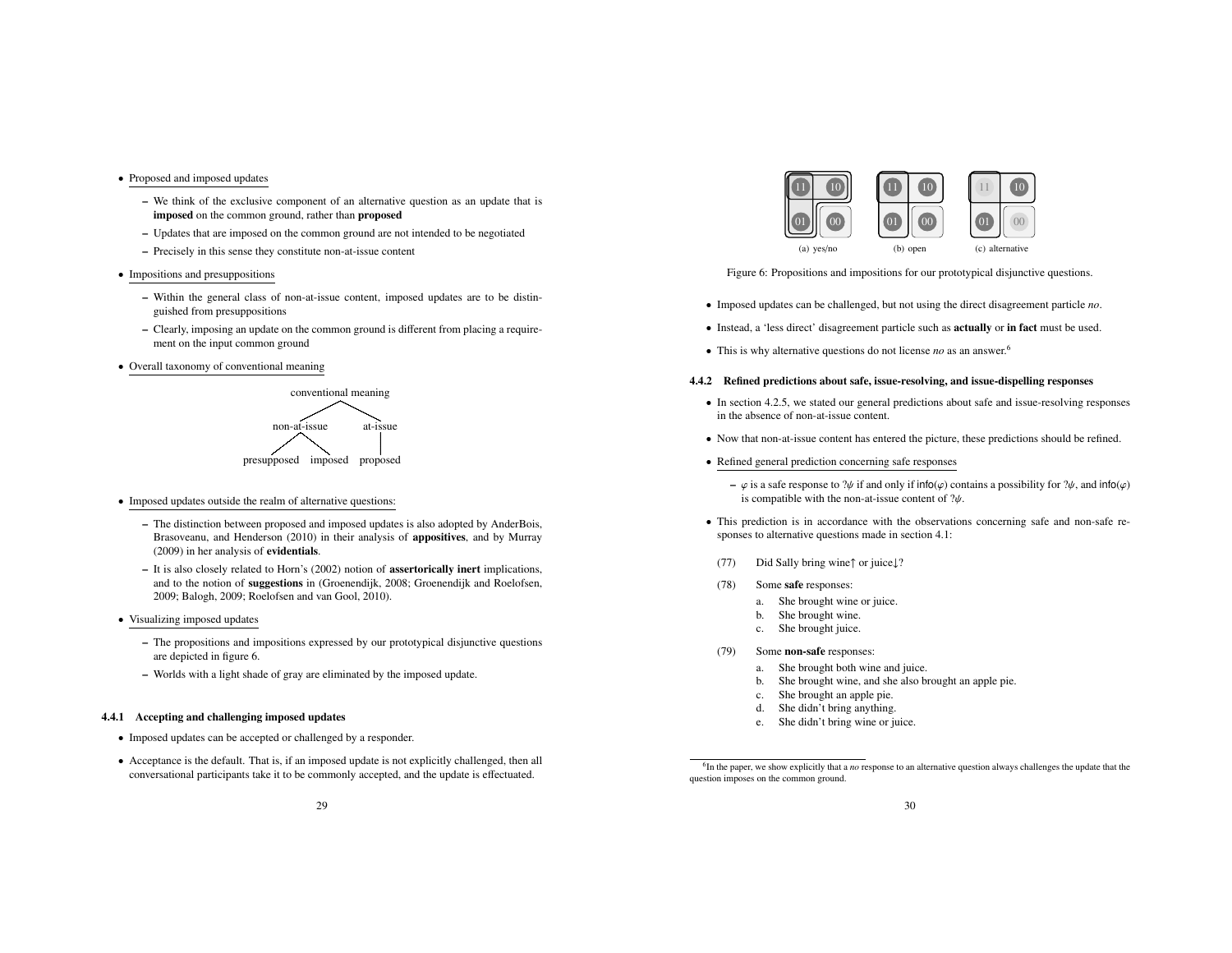## • Account for safe responses:

- info(78b) and info(78c) each coincide with one of the possibilities for (77)
- info(78a) coincides with the union of these two possibilities
- (78a)–(78c) are all compatible with the imposition of (77)
- Thus, these responses are correctly predicted to be safe
- Account for non-safe responses:
	- info(79a) does not contain any of the possibilities for (77)
	- The same holds for (79b)–(79d)
	- So these responses are straightforwardly predicted not to be safe, without making reference to the update imposed by  $(77)$
	- This is different for (79e)
	- info(79e) coincides with one of the possibilities for (77)
	- However, info(79e) is incompatible with the imposition of (77)
	- Therefore (79e) is also correctly predicted not to be a safe response
- General predictions concerning issue-resolving responses
	- $\varphi$  is an issue-resolving response to ? $\psi$  if and only if info( $\varphi$ ) is contained in a possibility for  $\partial \psi$ , and info( $\varphi$ ) is compatible with the non-at-issue content of  $\partial \psi$
	- $-\varphi$  is a *minimal* issue-resolving response to  $\psi$  iff info( $\varphi$ ) coincides with a maximal possibility for  $\partial \psi$ , and info( $\varphi$ ) is compatible with the non-at-issue content of  $\partial \psi$
- General prediction concerning issue-dispelling responses
	- ϕ is an issue-dispelling response to ?ψ if info(ϕ) is incompatible with the non-at-issue content of ?ψ
- These predictions account for the observations made in section 4.1 concerning minimal issue-resolving and issue-dispelling responses to alternative questions:
- (80) Did Sally bring wine↑ or juice↓?

Minimal issue-resolving responses:

- a. She brought wine.
- b. She brought juice.

## Issue-dispelling responses:

- c. Actually, she brought both.
- d. Actually, she didn't bring either.
- Account for minimal issue-dispelling responses
	- (80a-b) each correspond with a maximal possibility for (80)
	- Moreover, both responses are compatible with the imposition of (80)
	- Thus, these responses are correctly predicted to be minimal issue-resolving responses
- Account for issue-dispelling responses
	- The responses in (80c-d) are incompatible with the imposition of (80)
	- Thus, they are correctly predicted to dispel the given issue without resolving it in the intended way

## 5 The syntax-semantics interface

- We have shown that assigning certain semantic values to our prototypical disjunctive questions leads to an account of the empirical observations discussed in section 4.1.
- However, we have not shown yet how to derive these semantic values compositionally.
- We will provide an outline of our account of the syntax-semantics interface here.
- More details are provided in the paper.
- Basic architecture: alternative semantics (Hamblin, 1973, a.o.)
	- Every syntactic constituent  $\varphi$  is associated with a **denotation set**  $[\![\varphi]\!]$
	- Semantic values are composed by means of pointwise function application
- Addition I: highlighting
	- For every  $\varphi$ , some elements of  $\llbracket \varphi \rrbracket$  are highlighted, others are not highlighted
	- $\lbrack \lbrack \phi \rbrack \rbrack$ <sup>+</sup> denotes the set of objects in  $\lbrack \lbrack \phi \rbrack \rbrack$  that are highlighted
	- $\llbracket \varphi \rrbracket$ <sup>-</sup> denotes the set of objects in  $\llbracket \varphi \rrbracket$  that are not highlighted
- Addition II: **ordinary** and **strengthened** semantic values (Chierchia, 2004, a.o.)
	- Every  $\varphi$  is associated with an ordinary semantic value,  $\llbracket \varphi \rrbracket$
	- but also with a **strengthened semantic value**,  $[\varphi]$ <sub>S</sub>
	- Just like  $\llbracket \varphi \rrbracket$ ,  $\llbracket \varphi \rrbracket$  has highlighted and non-highlighted elements
	- $\llbracket \varphi \rrbracket_{S}^{+}$  denotes the set of objects in  $\llbracket \varphi \rrbracket_{S}$  that are highlighted
	- $-$  [[ $\varphi$ ]]<sub>S</sub> denotes the set of objects in [[ $\varphi$ ]]<sub>S</sub> that are not highlighted
- Crucial syntactic elements of disjunctive questions to account for:
	- $-$  Question operator ( $\approx$  interrogative complementizer)
	- Disjunction
	- Exclusive strengthening operator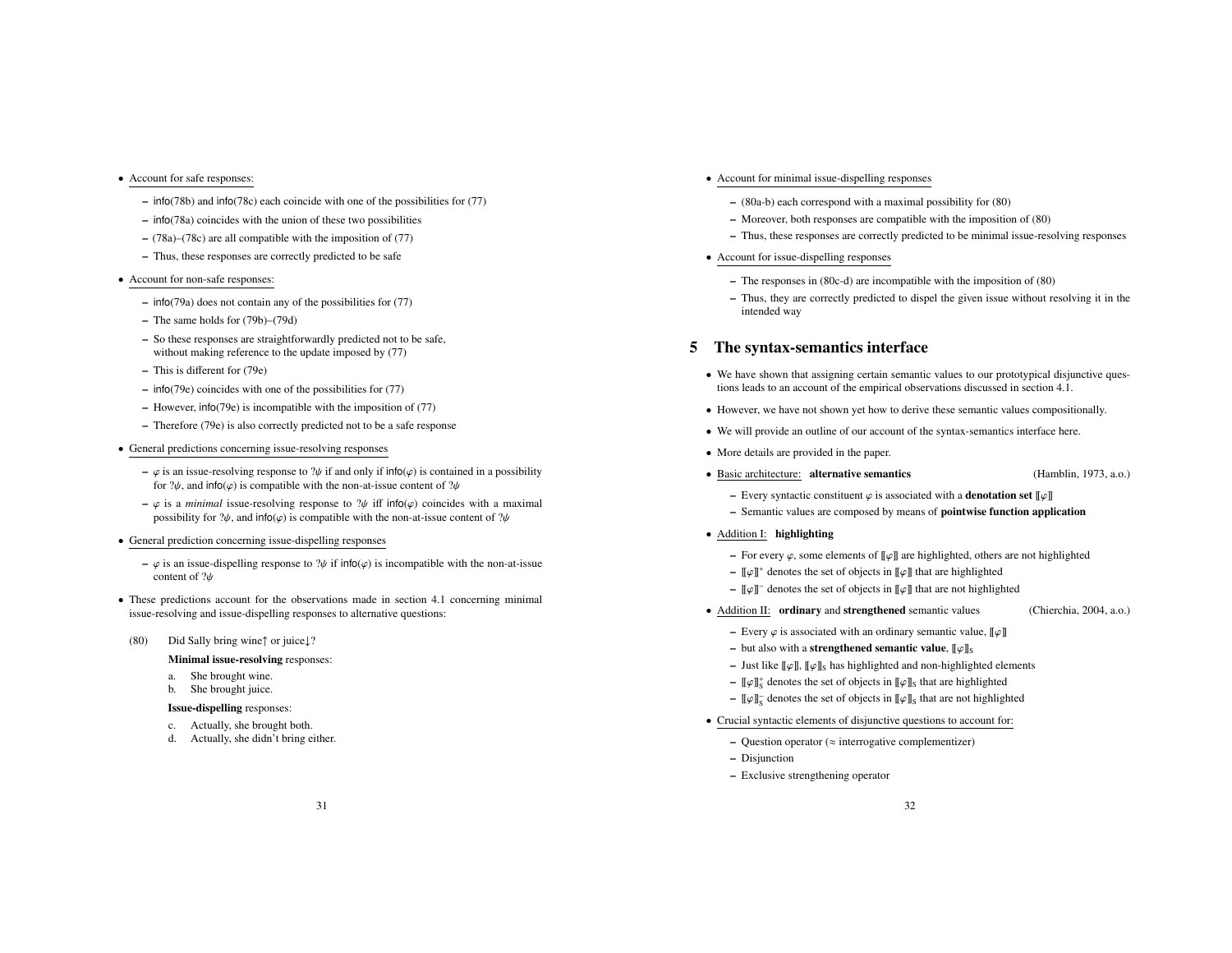#### 5.1 Interrogative complementizers

- The semantic contribution of  $C_{+Q}$  is defined in such a way that every constituent of the form  $[C_{+Q} \varphi]$  is a proper polar question, in the following sense:
	- There are always **exactly two alternative possibilities** for  $[C_{+Q} \varphi]$ .
		- These two alternatives correspond to minimal issue-dispelling responses:
		- one provides the information that the actual world lies in  $\bigcup \llbracket \varphi \rrbracket$
		- ∗ the other provides the information that the actual world does *not* lie in ![[ϕ]]
	- $[C_{+O} \varphi]$  always highlights exactly one alternative possibility, namely  $[ \Pi \varphi]$ .

## This means that:

- ∗ [C+<sup>Q</sup> ϕ] always licenses *yes* and *no* as responses
- ∗ *yes* conveys that the actual world lies in ![[ϕ]]
- ∗ *no* conveys that the actual world does not lie in ![[ϕ]]

These effects are achieved as follows:

• Semantic contribution of interrogative complementizers For any clausal constituent ϕ:

- $\llbracket C_{+Q} \varphi \rrbracket^+ \coloneqq \llbracket \varphi \rrbracket \cup \{ \bigcup \llbracket \varphi \rrbracket \}$ –  $[\![C_{+Q} \varphi]\!]$ <sup>-</sup>  $:= {\{\overline{\bigcup \llbracket \varphi \rrbracket}}\}$  $\mathbb{E} \mathbb{C}_{+Q} \varphi \mathbb{I}_{S}^{+} \coloneqq \mathbb{I} \varphi \mathbb{I}_{S} \cup \{ \bigcup \mathbb{I} \varphi \mathbb{I}_{S} \}$ –  $[\![C_{+Q} \varphi]\!]_S^- := {\{\overline{\bigcup[\![\varphi]\!]_S}}\}$
- Example of an atomic yes/no question:
- (81)  $[[C_{+O} \text{ did Sally bring wine}]]^+ = {\lambda w}$ . Sally brought wine in *w* }  $[[C_{+O}$  did Sally bring wine]]<sup>-</sup> = { $\lambda w$ . Sally didn't bring wine in *w* }



• Example of a disjunctive yes/no question: (anticipating our treatment of disjunction)

 $\overline{ }$  $\downarrow$ J

- (82)  $[[C_{+Q} \text{ did Sally bring wine or juice}]]^+ =$  $\int$  $\overline{\mathcal{L}}$ 
	- λ*w*. S brought wine in *w*, λ*w*. S brought juice in *w*, λ*w*. S brought wine or juice in *w*

 $[[C_{+Q} S]$  brought wine or juice]]<sup>-</sup> = {  $\lambda w$ . S didn't bring wine or juice in *w* }



## 5.2 Disjunction

- We will first consider the standard treatment of disjunction in alternative semantics.
- We will see that this yields unsatisfactory results when disjoining interrogative clauses.
- The solution will make crucial use of the distinction between highlighted and non-highlighted possibilities.
- Standard treatment of disjunction in alternative semantics (Alonso-Ovalle, 2006) For any two constituents  $\varphi$  and  $\psi$  that have the same semantic type:

–  $[\![\varphi \text{ or } \psi]\!] := [\![\varphi]\!] \cup [\![\psi]\!]$ 

- Notice that this definition does not tell us which elements of [[ϕ or ψ]] are *highlighted*.
- Nor does it tell us what the *strengthened* semantic value of  $[\![\varphi \text{ or } \psi]\!]$  is.
- The most straightforward adaptation of Alonso-Ovalle's treatment to our setting would be:
- Semantic contribution of disjunction (first try, based on Alonso-Ovalle, 2006)

For any two constituents  $\varphi$  and  $\psi$  that have the same semantic type:

| $-[[\varphi \text{ or } \psi]]^+ := [[\varphi]]^+ \cup [[\psi]]^+$        | $-$ [[ $\varphi$ or $\psi$ ]] <sup><math>\frac{1}{5}</math></sup> := [[ $\varphi$ ]] <sup><math>\frac{1}{5}</math></sup> $\cup$ [[ $\psi$ ]] <sup><math>\frac{1}{5}</math></sup>                            |
|---------------------------------------------------------------------------|-------------------------------------------------------------------------------------------------------------------------------------------------------------------------------------------------------------|
| $-[[\varphi \text{ or } \psi]]^- \coloneqq [[\varphi]]^- \cup [[\psi]]^-$ | $- \llbracket \varphi \text{ or } \psi \rrbracket_{\mathcal{S}}^{\mathbb{L}} \coloneqq \llbracket \varphi \rrbracket_{\mathcal{S}}^{\mathbb{L}} \cup \llbracket \psi \rrbracket_{\mathcal{S}}^{\mathbb{L}}$ |

- Problem: open questions
	- This treatment of disjunction yields problematic results for open questions:
	- (83) Did Sally bring wine↑ or did she bring juice↑?

 $[[C_{+O}$  Sally brought wine] or  $[C_{+O}$  she brought juice]]

- Given the rules presented so far,  $(83)$  expresses the proposition depicted in figure  $7(a)$
- This proposition differs from the desired one, depicted in figure 7(b)
- In particular,  $(84a)$  and  $(84b)$  are wrongly predicted to resolve the issue raised by  $(83)$ :

 $7$ This is also a problem for the semantics proposed by Haida (2009, 2010). Haida recognizes the problem and attempts to resolve it pragmatically. We offer a semantic solution.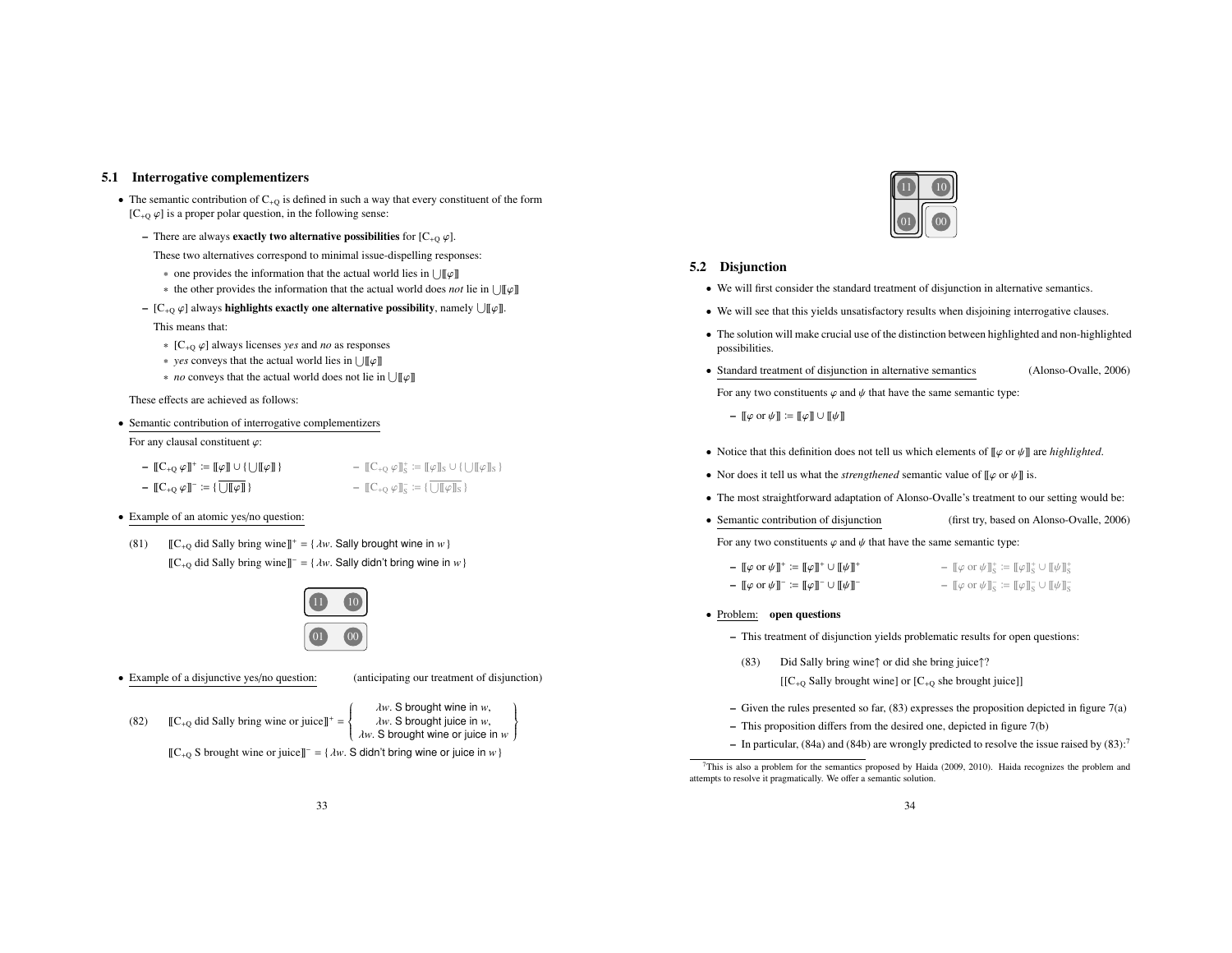

Figure 7: Compositionally deriving the proposition expressed by open questions.

#### (84) Wrongly predicted issue-resolving responses

- a. She didn't bring wine.
- b. She didn't bring juice.

## • Solution:

- Make use of the distinction between highlighted and non-highlighted possibilities
- Recall: non-highlighted possibilities correspond to reversing responses
- To reverse a disjunctive assertion or question it is not sufficient to reverse just one of the disjuncts, both disjuncts must be reversed

#### • Illustration:

– Confirming and reversing responses to disjunctive assertions and questions:

#### (85) Sam or Julie is home.

- a. Yes, Sam is home.  $\Rightarrow$  confirming first disjunct b. Yes. Julie is home.  $\Rightarrow$  confirming second disjunct  $\Rightarrow$  confirming second disjunct<br> $\Rightarrow$  reversing both disjuncts
- c. No, neither of them is home.
- (86) Is Sam $\uparrow$  home or is Julie $\uparrow$  home?<br>a. Yes. Sam is home.
	- a. Yes, Sam is home.  $\Rightarrow$  confirming first disjunct b. Yes. Julie is home.  $\Rightarrow$  confirming second disjunct
	-
	- c. No, neither of them is home.
- $\Rightarrow$  confirming second disjunct<br> $\Rightarrow$  reversing both disjuncts
- 

• Semantic contribution of disjunction (final version,  $\Box$  denotes pointwise intersection)

For any two constituents  $\varphi$  and  $\psi$  that have the same semantic type:

| $-$ [[ $\varphi$ or $\psi$ ]] <sup>+</sup> := [[ $\varphi$ ]] <sup>+</sup> $\cup$ [[ $\psi$ ]] <sup>+</sup> | $ \llbracket \varphi \text{ or } \psi \rrbracket^*_{\mathcal{S}} \coloneqq \llbracket \varphi \rrbracket^*_{\mathcal{S}} \cup \llbracket \psi \rrbracket^*_{\mathcal{S}}$                                  |
|-------------------------------------------------------------------------------------------------------------|------------------------------------------------------------------------------------------------------------------------------------------------------------------------------------------------------------|
| $-[[\varphi \text{ or } \psi]]^- \coloneqq [[\varphi]]^- \sqcap [[\psi]]^-$                                 | $ \llbracket \varphi \text{ or } \psi \rrbracket_{\mathcal{S}}^{\mathbb{L}} \coloneqq \llbracket \varphi \rrbracket_{\mathcal{S}}^{\mathbb{L}} \cap \llbracket \psi \rrbracket_{\mathcal{S}}^{\mathbb{L}}$ |

• This gives the desired results, both for disjunctive yes/no questions and for open questions.

## 5.3 Exclusive strengthening

• Strengthening clausal disjunctions

For any disjunctive constituent  $\varphi$  of type (*st*):

| $-[[\varphi_E]]^* \coloneqq [\varphi]]^*$  | $ \llbracket \varphi_{\text{E}} \rrbracket_{\text{S}}^+ := \text{exc} \llbracket \varphi \rrbracket_{\text{S}}^+$ |
|--------------------------------------------|-------------------------------------------------------------------------------------------------------------------|
| $-[[\varphi_E]]^- \coloneqq [[\varphi]]^-$ | $ \llbracket \varphi_E \rrbracket_S = \emptyset$                                                                  |

where:

- $\text{exc}(\Sigma) := \{ \text{exc}(\alpha, \Sigma) \mid \alpha \in \Sigma \}$
- $-$  EXC( $\alpha$ ,  $\Sigma$ )  $:= \alpha \bigcup \{ \beta \mid \beta \in \Sigma \text{ and } \alpha \nsubseteq \beta \}$
- Intuitively, exc takes a set of possibilities and narrows each of these possibilities down so that we obtain a set of mutually exclusive possibilities.
- The crucial part of the definition is that of  $\text{exc}(\alpha, \Sigma)$ 
	- For every possibility  $\beta$  in  $\Sigma$ , exc removes the overlap between  $\alpha$  and  $\beta$  from  $\alpha$
	- unless  $\alpha$  is fully contained in  $\beta$  (in that case, removing the overlap between  $\alpha$  and  $\beta$ from  $\alpha$  would reduce  $\alpha$  to the empty set).

#### • Strengthened propositions and impositions

- The imposition expressed by  $\varphi$  is derived from  $[\![\varphi]\!]$  and  $[\![\varphi]\!]_S$
- The imposition of  $\varphi$  eliminates exactly those worlds that are in  $\| \tilde{\psi} \|$  but not in  $\| \tilde{\psi} \|$ s
- As before, worlds that are eliminated by imposed updates will be displayed with a lighter shade of gray

#### • Illustration prototypical alternative question

(87) Did Sally bring wine↑ or did she bring juice↓?  $[[C_{+Q}$  did Sally bring wine] or  $[C_{+Q}$  did Sally bring juice]]<sub>E</sub>



(a) [[(87)]] (b)  $[[(87)]]_S$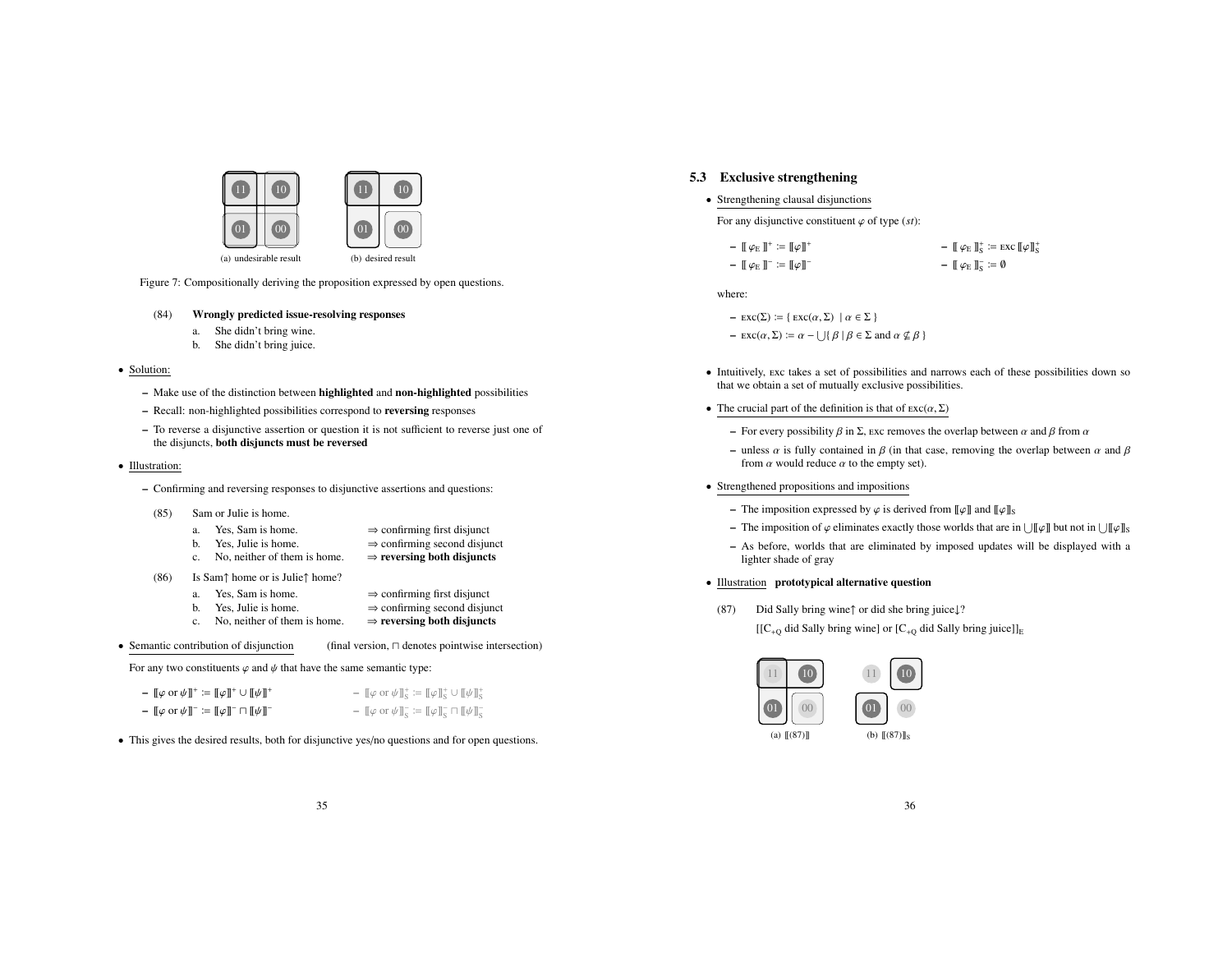### • Illustration A or B or both

(88) Did Sally bring wine↑ or juice↑ or both↓?

 $[[C_{+Q} \t{min}]$  or  $[C_{+Q} \t{min}]$  or  $[C_{+Q} \t{min}]_E$ 



#### • Illustration A or B or exactly one of the two

(89) #Did Sally bring wine↑ or juice↑ or exactly one of the two↓?  $[[C_{+Q}$  wine] or  $[C_{+Q}$  iuice] or  $[C_{+Q}$  exactly one]]<sub>E</sub>



- The distribution of exclusive strengthening
	- Exclusive strengthening does not only occur in alternative questions
	- It applies to disjunctive phrases in general, both in interrogative and in declarative constructions
	- However, its distribution is restricted in interesting ways
- Examples
- (90) # Did anyone bring wine $\uparrow$  or juice $\downarrow$ ?
- (91) # If Sally brings wine↑ or juice↓, Fred will be happy.
- (92) Sally didn't bring wine↑ or juice↓.  $\Rightarrow$  disjunction must take wide scope
- (93) Sally failed to bring wine↑ or juice⊥.  $\Rightarrow$  disjunction must take wide scope
- (94) None of the girls brought wine↑ or juice↓.  $\Rightarrow$  disjunction must take wide scope
- (95) Exactly two girls brought wine↑ or juice↓.  $\Rightarrow$  disjunction must take wide scope
- (96) Every girl brought wine↑ or juice↓. ⇒ disjunction can take narrow scope
- Generalization
	- Exclusive strengthening can occur in the scope of upward monotonic operators, but not in the scope of downward monotonic operators, non-monotonic operators, in the antecedent of a conditional, or in the scope of a question operator.
- The Strengthening Condition (see the paper for detailed discussion)
	- A clausal LF constituent  $\varphi$  is licensed only if  $\llbracket \varphi \rrbracket$ s inquisitively entails  $\llbracket \varphi \rrbracket$ .
- Inquisitive entailment (Groenendijk and Roelofsen, 2009; Ciardelli and Roelofsen, 2011)
	- One proposition *A* inquisitively entails another proposition *B* if and only if every possibility  $\alpha \in A$  is contained in some possibility  $\beta \in B$ .
- Intuition
	- Exclusive strengthening is only licensed if its strengthening effect is preserved by the operators scoping over it.
	- Very similar to NPIs; only, NPIs are themselves *weakening*, and need a downward entailing operator to turn that weakening effect into a strengthening effect.

## 6 Conclusion

- Prosody
	- The final contour is the most important prosodic factor distinguishing alternative questions from equally worded yes/no questions;
	- Accentual characteristics also play a role, but are not decisive.
- Syntax
	- Alt and open questions consist of two interrogative clauses, joined by disjunction;
	- Yes/no questions consist of a single interrogative clause, containing a disjunctive phrase;
	- Syntactic structure affects contrastive focus marking and prosodic phrase boundaries;
	- Disjunctive phrases may come with an exclusive strengthening operator, E;
	- Prosodically, E induces a falling pitch movement on the final disjunct.
- Semantics
	- Inquisitive semantics and pragmatics provide a suitable framework to account for safe and issue-resolving responses;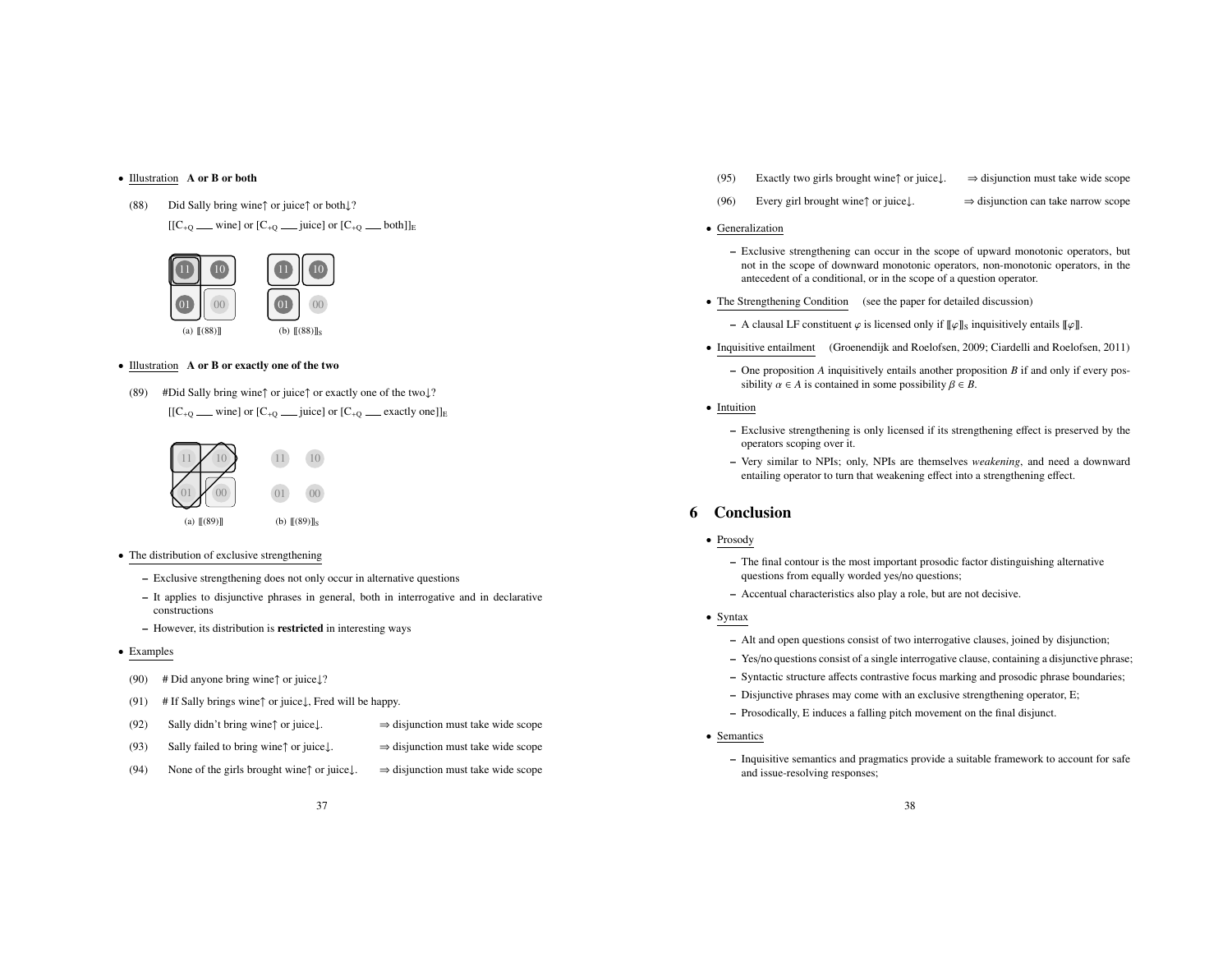- A distinction between highlighted and non-highlighted possibilities was made to account for the licensing and interpretation of yes/no answers;
- A distinction between proposed and imposed updates was made to charaterize the exclusive component of alt questions, and to account for issue-dispelling responses.
- Syntax-semantics interface
	- Interrogative complementizers were treated as polar question operators;
	- Our treatment of disjunction makes crucial use of the distinction between highlighted and non-highlighted possibilities;
	- The exclusive strengthening operator is responsible for the exclusive component of alternative questions;
	- The distribution of exclusive strengthening is restricted in interesting ways;
	- We provided a semantic account of this restricted distribution, in terms of the Strengthening Condition.

Acknowledgments. We are very grateful to Maria Aloni, Rajesh Bhatt, Maria Biezma, Seth Cable, Ivano Ciardelli, Noah Constant, Jeroen van Craenenbroeck, Lyn Frazier, Jeroen Groenendijk, Andreas Haida, Irene Heim, Kyle Johnson, John Kingston, Angelika Kratzer, Chris Potts, Lisa Selkirk, and Michael Wagner for useful feedback on various aspects of the work presented here, and to Lisa Shiozaki for help with the experiment. We are especially indepted to Sam van Gool for fruitful collaboration during the early stages of this project. The results of this collaboration were reported in (Roelofsen and van Gool, 2010). The experiment presented in section 2 was reported earlier in (Pruitt, 2008a,b).

## References

- Aloni, M. and Égré, P. (2008). Alternative questions and knowledge attributions. *Philosophical Quarterly*. Forthcoming.
- Aloni, M. and van Rooij, R. (2002). The dynamics of questions and focus. In B. Jackson, editor, *Proceedings of SALT 12*. Cornell University, CLC Publications.
- Aloni, M., Égré, P., and de Jager, T. (2009). Knowing whether A or B. *Synthese*, pages 1–27. 2009.
- Alonso-Ovalle, L. (2006). *Disjunction in Alternative Semantics*. Ph.D. thesis, University of Massachusetts, Amherst.
- AnderBois, S. (2010). Focus and uninformativity in (Yukatek Maya) questions. Manuscript, University of California Santa Cruz.
- AnderBois, S., Brasoveanu, A., and Henderson, R. (2010). At-issue proposals and appositive impositions in discourse. In *Proceedings of Semantics and Linguistic Theory (SALT 20)*.
- Balogh, K. (2009). *Theme with variations: a context-based analysis of focus*. Ph.D. thesis, University of Amsterdam.

Bartels, C. (1999). *The intonation of English statements and questions: a compositional interpretation*. Routledge.

- Beck, S. and Kim, S. (2006). Intervention effects in alternative questions. *The Journal of Comparative Germanic Linguistics*, 9(3), 165–208.
- Biezma, M. (2009). Alternative vs polar questions: the cornering effect. In S. Ito and E. Cormany, editors, *Proceedings of Semantics and Linguistic Theory (SALT XIX)*.
- Biezma, M. and Rawlins, K. (2010). Responding to polar and alternative questions. Manuscript, University of Massachusetts Amherst and Johns Hopkins University, retrieved from http:// blogs.umass.edu/mbiezmag/ on November 1, 2010.
- Blutner, R. (2009). Questions and answers in an orthoalgebraic approach. Manuscript, University of Amsterdam, available via www.blutner.de.
- Chierchia, G. (2004). Scalar implicatures, polarity phenomena and the syntax/pragmatics interface. In A. Belletti, editor, *Structures and Beyond*. Oxford University Press, Oxford.
- Ciardelli, I. and Roelofsen, F. (2011). Inquisitive logic. *Journal of Philosophical Logic*, 40(1), 55–94.
- Ciardelli, I., Groenendijk, J., and Roelofsen, F. (2009). Attention! *Might* in inquisitive semantics. In S. Ito and E. Cormany, editors, *Proceedings of Semantics and Linguistic Theory (SALT XIX)*.
- Ciardelli, I., Groenendijk, J., and Roelofsen, F. (2010). Information, issues, and attention. Manuscript, ILLC, University of Amsterdam. Extended version of (Ciardelli, Groenendijk, and Roelofsen, 2009).
- Den Dikken, M. (2006). Either-float and the syntax of co-or-dination. *Natural Language and Linguistic Theory*, 24(3), 689–749.
- Farkas, D. (2010). The grammar of polarity particles in Romanian. In *Edges, Heads, and Projections: Interface properties*, pages 87–124. John Benjamins Publishing Company.
- Farkas, D. (2011). Polarity particles in English and Romanian. Manuscript, UC Santa Cruz.
- Farkas, D. and Bruce, K. (2009). On reacting to assertions and polar questions. *Journal of semantics*, 27, 81–118.
- Groenendijk, J. (2008). Inquisitive semantics and dialogue pragmatics. Rutgers lecture notes, available via www.illc.uva.nl/inquisitive-semantics.
- Groenendijk, J. and Roelofsen, F. (2009). Inquisitive semantics and pragmatics. Presented at the Workshop on Language, Communication, and Rational Agency at Stanford, available via www.illc.uva.nl/inquisitive-semantics.
- Groenendijk, J. and Stokhof, M. (1984). *Studies on the Semantics of Questions and the Pragmatics of Answers*. Ph.D. thesis, University of Amsterdam.
- Haida, A. (2009). The syntax and semantics of alternative questions in Chadic. Handout for DIP-colloquium at the ILLC in Amsterdam.
- Haida, A. (2010). On the semantics and pragmatics of yes/no-questions, yes/no-question disjunctions, and alternative questions: evidence from Chadic. Manuscript, Humboldt University of Berlin, draft version of October 8, 2010.

Hamblin, C. L. (1973). Questions in Montague English. *Foundations of Language*, 10, 41–53.

Han, C. and Romero, M. (2004a). Disjunction, focus, and scope. *Linguistic Inquiry*, 35(2), 179–